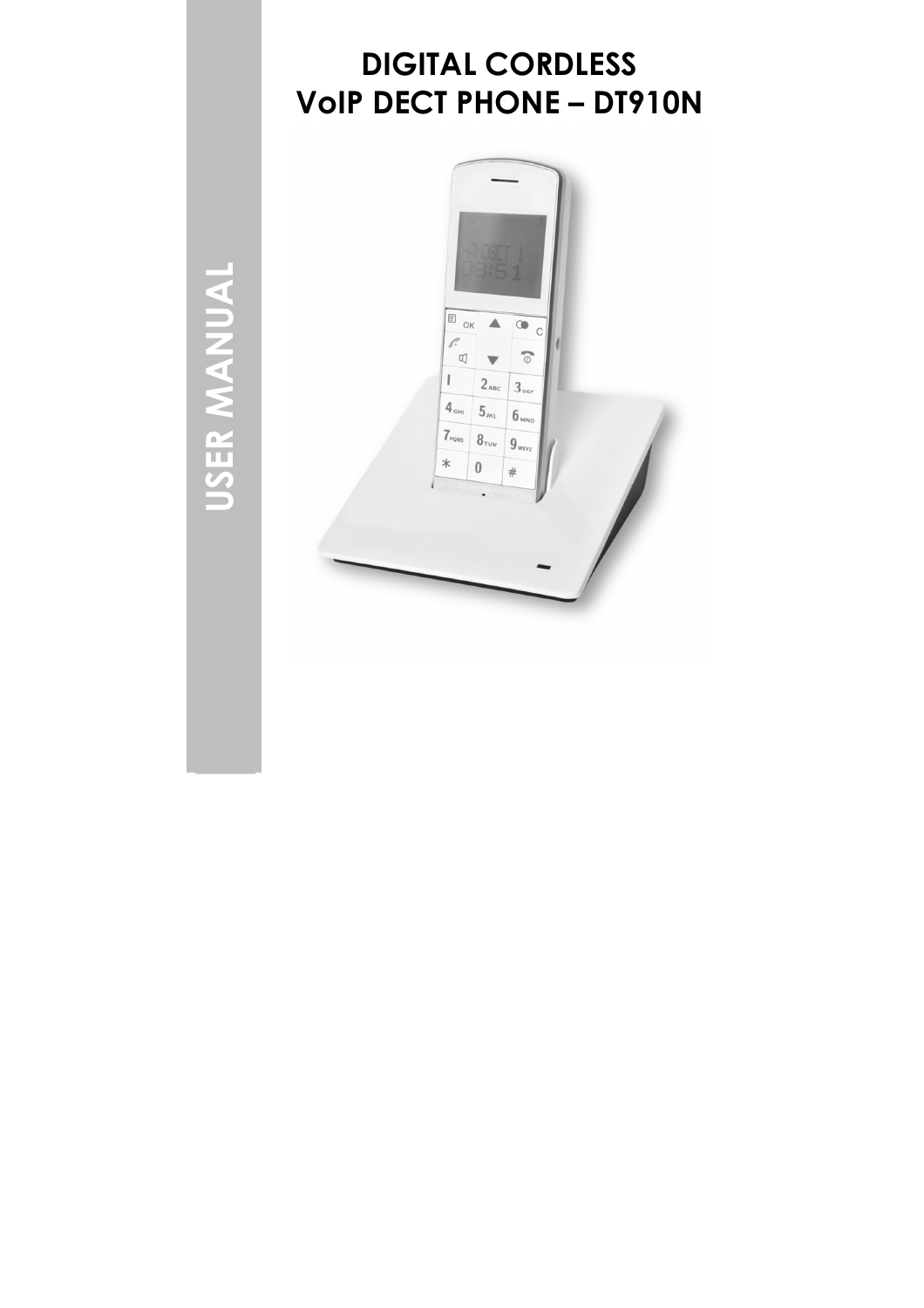### **CONTENTS**

| 1. |     |                                                                 |  |
|----|-----|-----------------------------------------------------------------|--|
| 2. |     |                                                                 |  |
| 3. |     |                                                                 |  |
| 4. |     |                                                                 |  |
|    | 4.1 |                                                                 |  |
|    | 4.2 |                                                                 |  |
|    | 4.3 |                                                                 |  |
|    | 4.4 |                                                                 |  |
|    | 4.5 |                                                                 |  |
| 5. |     |                                                                 |  |
|    | 5.1 |                                                                 |  |
|    | 5.2 |                                                                 |  |
|    | 5.3 |                                                                 |  |
|    | 5.4 |                                                                 |  |
|    | 5.5 |                                                                 |  |
| 6. |     |                                                                 |  |
|    | 6.1 |                                                                 |  |
|    | 6.2 |                                                                 |  |
| 7. |     |                                                                 |  |
|    | 7.1 |                                                                 |  |
|    |     | 7.1.1                                                           |  |
|    |     | 7.1.2                                                           |  |
|    |     | 7.1.3                                                           |  |
|    |     | 7.1.4                                                           |  |
|    |     | 7.1.5                                                           |  |
|    |     | 7.1.6                                                           |  |
|    | 7.2 |                                                                 |  |
|    | 7.3 |                                                                 |  |
|    | 7.4 |                                                                 |  |
|    | 7.5 |                                                                 |  |
| 8. |     |                                                                 |  |
|    | 8.1 |                                                                 |  |
|    | 8.2 | Register/Subscribe a New Handset (Multiple Handset Scenario) 17 |  |
|    | 8.3 |                                                                 |  |
|    |     |                                                                 |  |
|    | 8.4 |                                                                 |  |
|    |     | 8.4.1                                                           |  |
|    |     | 8.4.2                                                           |  |
|    |     | 8.4.3                                                           |  |
|    |     | 8.4.4                                                           |  |
|    |     | 8.4.5                                                           |  |
| 9. |     |                                                                 |  |
|    | 9.1 |                                                                 |  |
|    | 9.2 |                                                                 |  |
|    |     |                                                                 |  |

 $\overline{2}$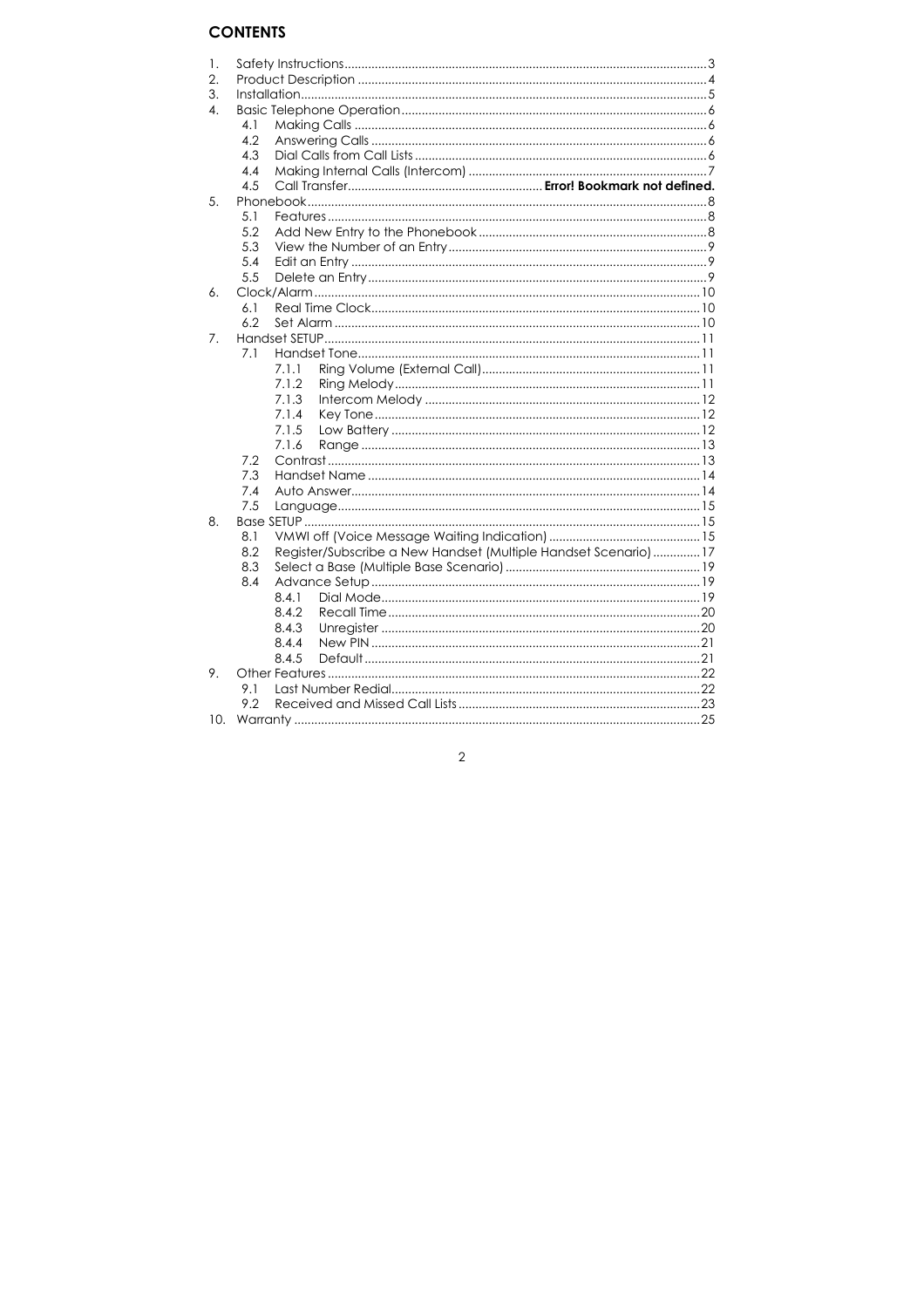#### 1. Safety Instructions

- 1. Please read all the instructions of this manual before using this product.
- 2. Observe all the instructions marked on this product.
- 3. Install this product on a stable surface and to avoid anyone from stepping over the telephone line.
- 4. Do not fix the AC power supply cord to building surfaces with metal fittings.
- 5. This product should be operated only from the type of power source indicated on the product. If you are not sure of the type of power supply to your home, consult your local power company.
- 6. Do not use this product near water, or when your hands are wet. If the product comes into contact with any liquids, disconnect the power supply immediately and contact repair centre.
- 7. To prevent fire or electrical shock hazard, do not expose this product to rain or moisture.
- 8. Before cleaning the product, disconnect it from the telephone jack and power source. Use a soft, damp cloth to clean the product. Do not use liquid cleaner, aerosol cleaners or abrasive powder to clean this product.
- 9. As there maybe electric shock from lightning, avoid using or installing this product during thunderstorms.
- 10. If the product is not operating normally or if it is damaged, do not open the cabinet or try to repair by yourself. This will expose you to dangerous electrical shock or other risks. Please contact repair centre.
- 11. Do not use any metallic objects to connect the charging terminals on the Base Station as this may cause fire due to overloading the power source.
- 12. Do not charge the battery by any devices other than that provided by this product.
- 13. Never use ordinary (non-rechargeable) batteries. Only use approved batteries of the same type (rechargeable), otherwise battery damage can result.
- 14. Dispose the damaged battery properly.
- 15. Do not touch the insulated telephone wires or terminals unless the telephone line and power source has been disconnected.
- 16. Do not overload wall outlets and extension cords as this can lead to electrical shock.
- 17. Medical equipment can be affected by the handset.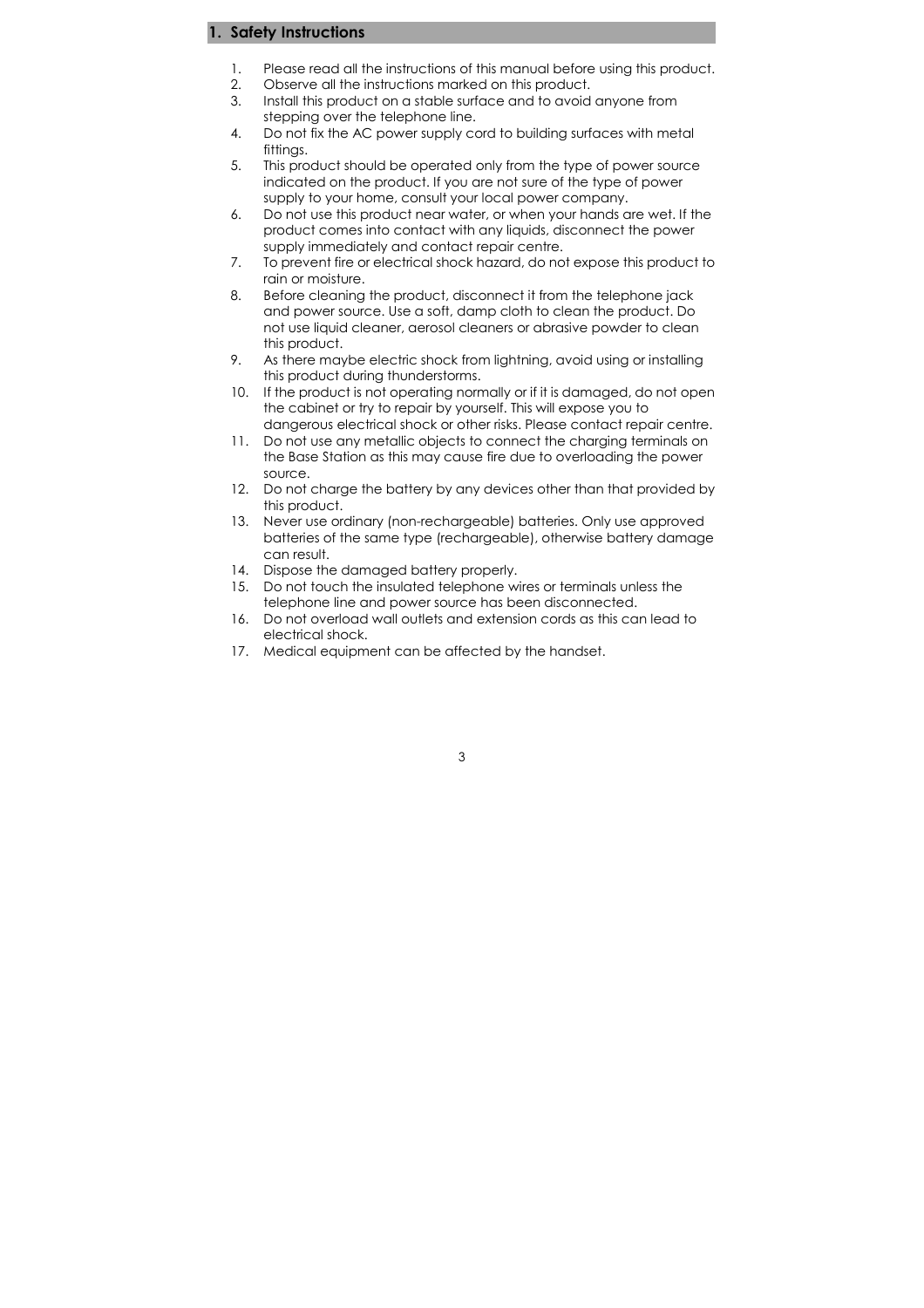### 2. Product Description

#### Main Features

- Dot matrix LCD display with backlight
- Phonebook capacity 50 entries (with 24 digits and name of 12 characters)
- Caller ID list: 50 entries
- Redial log: 10 entries
- Caller ID: type 1 and type 2
- Handset polyphonic ring melodies: 12
- Languages: 10 (English, German, French, Italian, Spanish, Portuguese, Dutch, Turkish, Greek, Danish)
- Number of base per handset: 4
- Number of handset per base: 6

#### Key Layout and Definitions

- 1. Earpiece
- 2. LCD display
- 3. Scroll Up / Phonebook<br>4. Cancel / Redial / Flash
- Cancel / Redial / Flash
- 5. End (Power on / off) button
- 6. Scroll down / Call list<br>7. Numeric keypad
- 7. Numeric keypad<br>8. **#** key
- $#$  key
- 9. Menu / OK button
- 10. Call button / hands-free
- 11.  $*$  key
- 12. Microphone

#### On-screen Icon Description



\* Service offered by telephone network providers.

| $\overline{1774}$ | <b>On:</b> 3-level battery capacity<br><b>Blinking:</b> battery empty<br>Scrolling: being charged | $\P$ il          | <b>On:</b> Handset is connected<br><b>Blinking: Handset is out of</b><br>coverage/ not registered |
|-------------------|---------------------------------------------------------------------------------------------------|------------------|---------------------------------------------------------------------------------------------------|
|                   | Message Waiting Indication*                                                                       | EXT <sub>b</sub> | External call in progress                                                                         |
| Ÿ,                | Ringing tone is off                                                                               | <b>KNT</b>       | Internal call in progress                                                                         |
| ጣ                 | Alarm clock is on                                                                                 | E                | Viewing the menu                                                                                  |
| ⊠                 | Microphone is muted                                                                               |                  | Missed call indication                                                                            |
| ď۱                | Speakerphone is on                                                                                |                  | Viewing the phonebook                                                                             |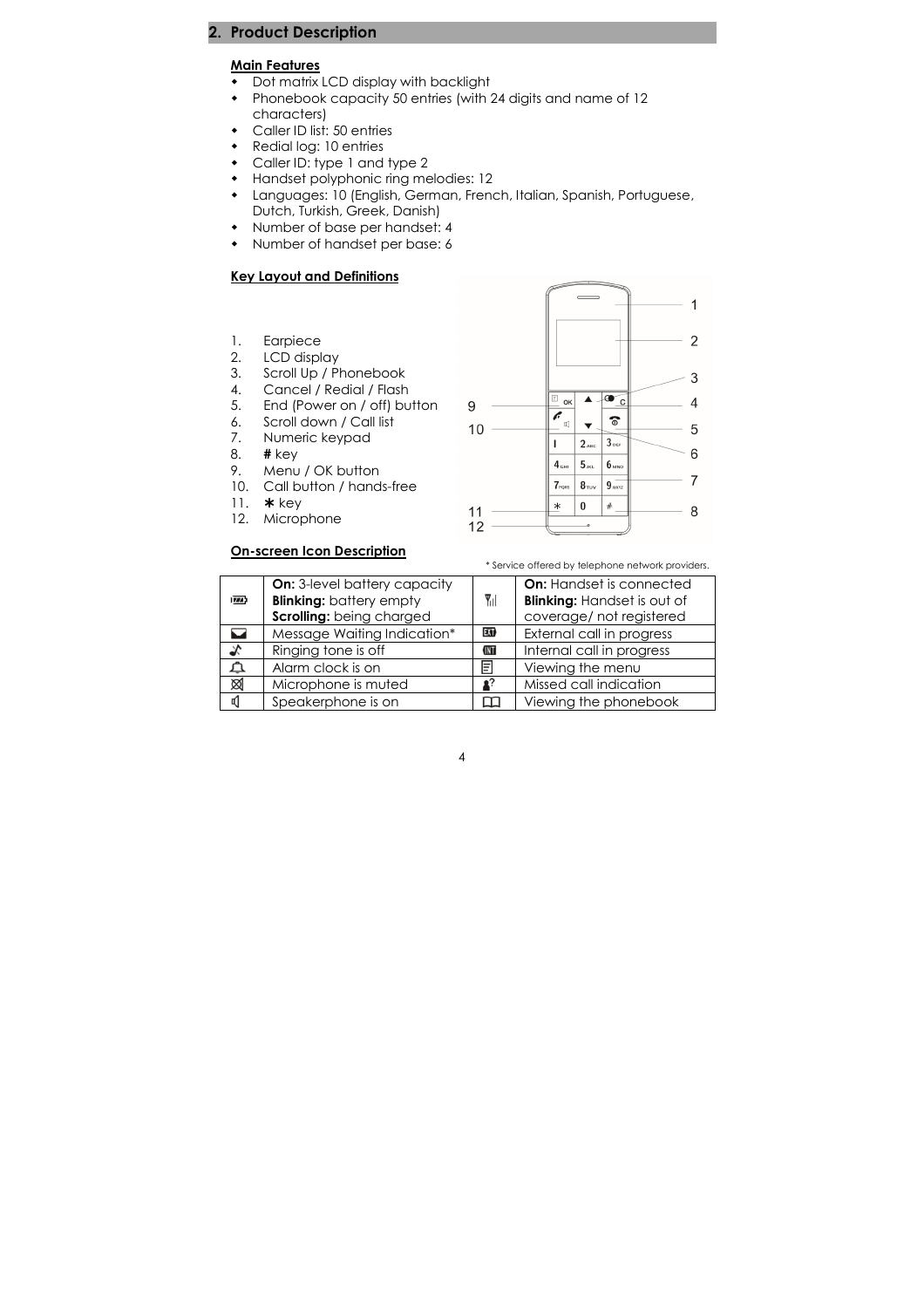### 3. Installation

5.

- 1. Connect the Ethernet patch cord, one side into the PoE switch / PoE supply, the other to the base station socket.
- 2. The base station automatically power up.
- 3. The red LED on the base station goes up to indicate that the VoIP DECT enters the ready state.
- 4. Open the handset's battery door and insert the rechargeable pack (supplied) to the handset, ensuring correct polarity before inserting (Fig. 1) Replace the battery door. After approx. 3 seconds, text will come up on the LCD screen indicating the handset is ready to use.



6. The handset is already registered to the base station when shipped. It will take a few seconds for the handset to search for the base station during initial power up. "Searching…" will be displayed on the screen and the antenna icon will be blinking.



01:23

 $\overline{\mathbf{v}}$ 

 $\overline{m}$ 

7. Once the handset is successfully paired with the base station, the "Handset X" will be shown and the antenna icon will stop blinking.

#### Remarks:

- 1. Never use non-rechargeable battery.
- 2. When the handset battery is fully discharged, the base station will charge the battery quickly for few hours and then change to slow charging. The handset becomes warm during fast charging. This is normal and not dangerous. It cools down gradually when battery is almost fully charged.
- 3. Place the base station in a high location to ensure a maximum operating range.
- 4. Do not install the base station in bathrooms.
- 5. The operating range of the phone may vary depending on the environment.
- 6. For the first time use, leave the handset on the base station for charging about 10 hours before any operation.

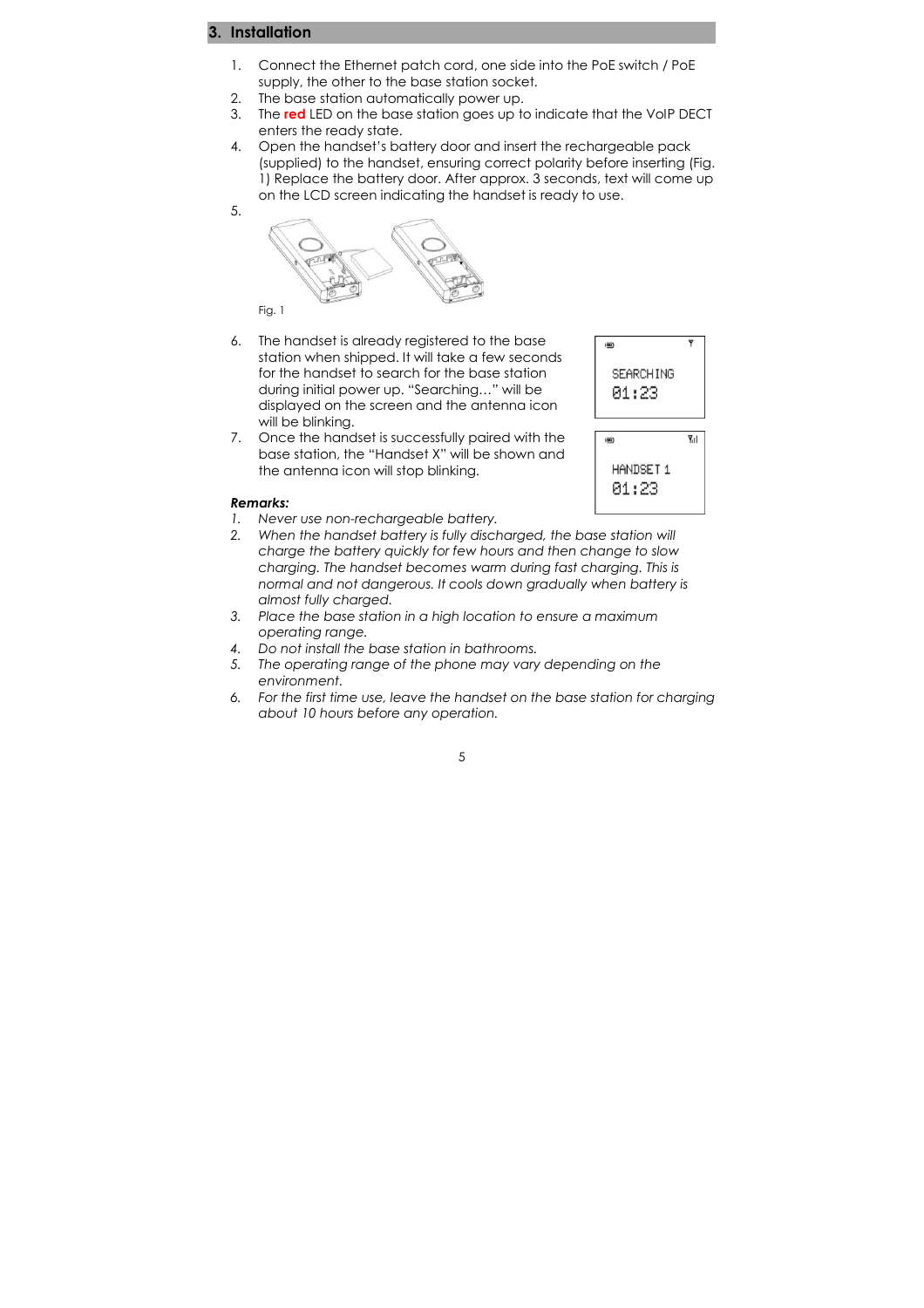#### **Basic Telephone Operation**

#### 4.1 Making Calls

#### Direct Dial

- 1. Press  $\leftarrow$  first to get a line and you will hear a dial tone.
- 2. Enter the phone number.

#### Pre-dial

- 1. Enter the phone number during standby mode.
	- (Use  $\bigcirc$ /C key to edit any wrong entry.)
- 2. Press  $\sim$  to dial out the number.

During a call, you may press  $\sqrt{\phantom{a}}$  key to activate the speakerphone feature, the  $\mathbb{I}$  icon will be turned on. Press  $\mathbf{F}$  key again to switch back to the earpiece mode, the  $\mathbb{I}$  icon will be turned off.

You may also use the  $\triangle/\blacktriangledown$  keys to adjust the earpiece / speakerphone volume during a call.

#### Microphone MUTE function

During telephone conversation, if you don't want the person on the line to hear your voice, press  $\Box / OK$  key twice, and  $\boxtimes$  icon is displayed on the screen. To deactivate the Mute function, press  $\Box /OK$  twice again.



To end a call, press  $\widehat{\Phi}$  key.

#### 4.2 Answering Calls

When the handset is ringing, press  $f$  key to answer the call.

### 4.3 Dial Calls from Call Lists

You may access to the call lists by using the short-cut keys and dial the selected number from the list.

In standby mode, press the following short-cut keys:

- **v** key: Incoming call list
- $\blacktriangle$  key: Phonebook
- $\mathbb{C}$  key: Last number redial list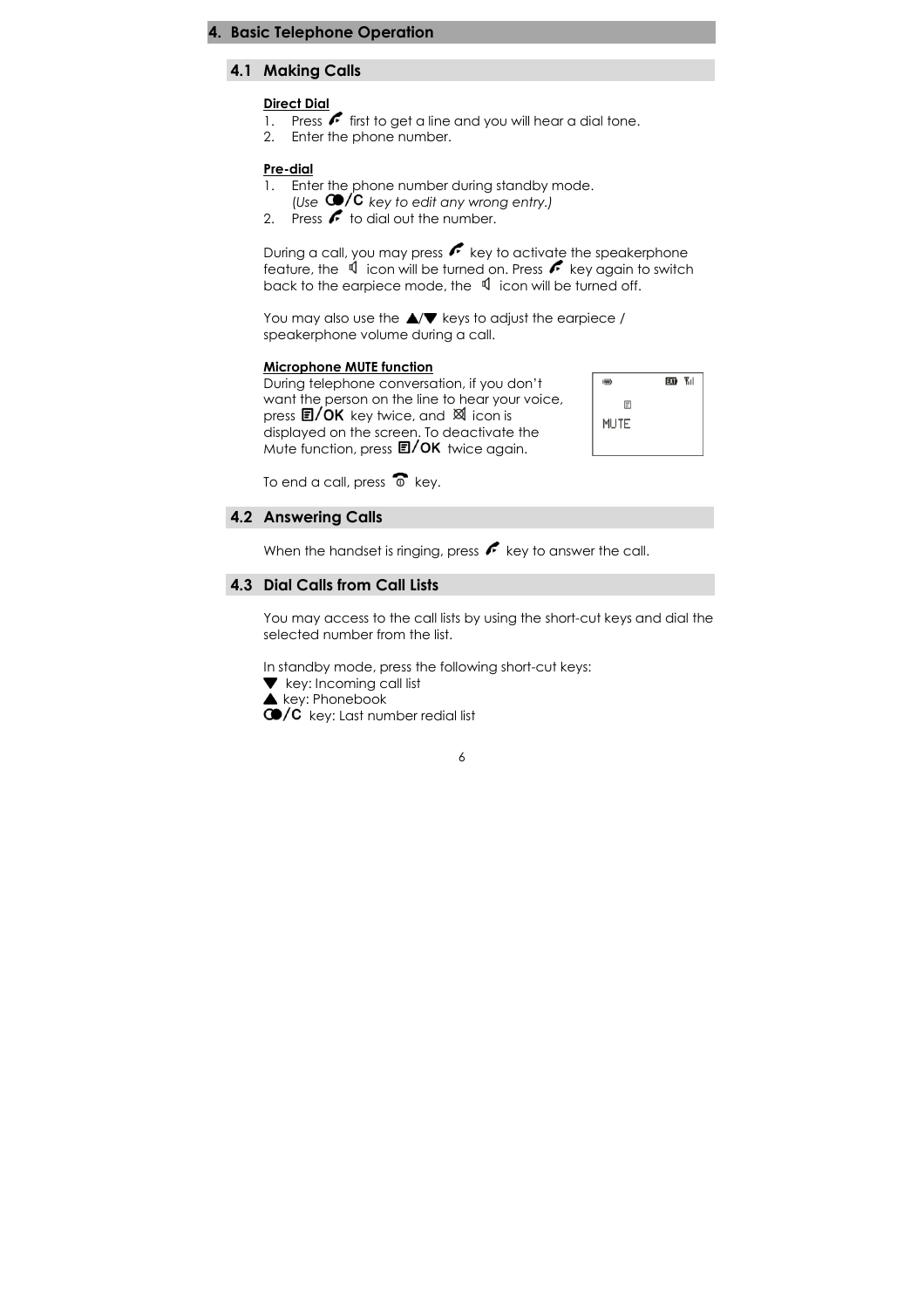After entering the list, press the  $\triangle/\blacktriangledown$  key to scroll through the entries and pick a number that you wish to call, then press  $k$  key twice to confirm. The selected number will be dialed out automatically.

### 4.4 Making Internal Calls (Intercom)

If you have two or more handsets registered to a base station, it's possible to make internal calls between handsets.

- 1. In standby mode, press  $\Box /OK$  key to enter the handset menu, "INTERCOM" is displayed.
- 
- 2. Press  $\overline{\mathbf{E}} / \mathbf{OK}$  key to confirm.<br>3. Press  $\blacktriangle / \blacktriangledown$  key to select the Press  $\triangle/\blacktriangledown$  key to select the handset number that you wish to call.
- 4. Press 2/OK key to dial out.

Note: The handset number is normally shown on the display "HANDSET X" during standby.



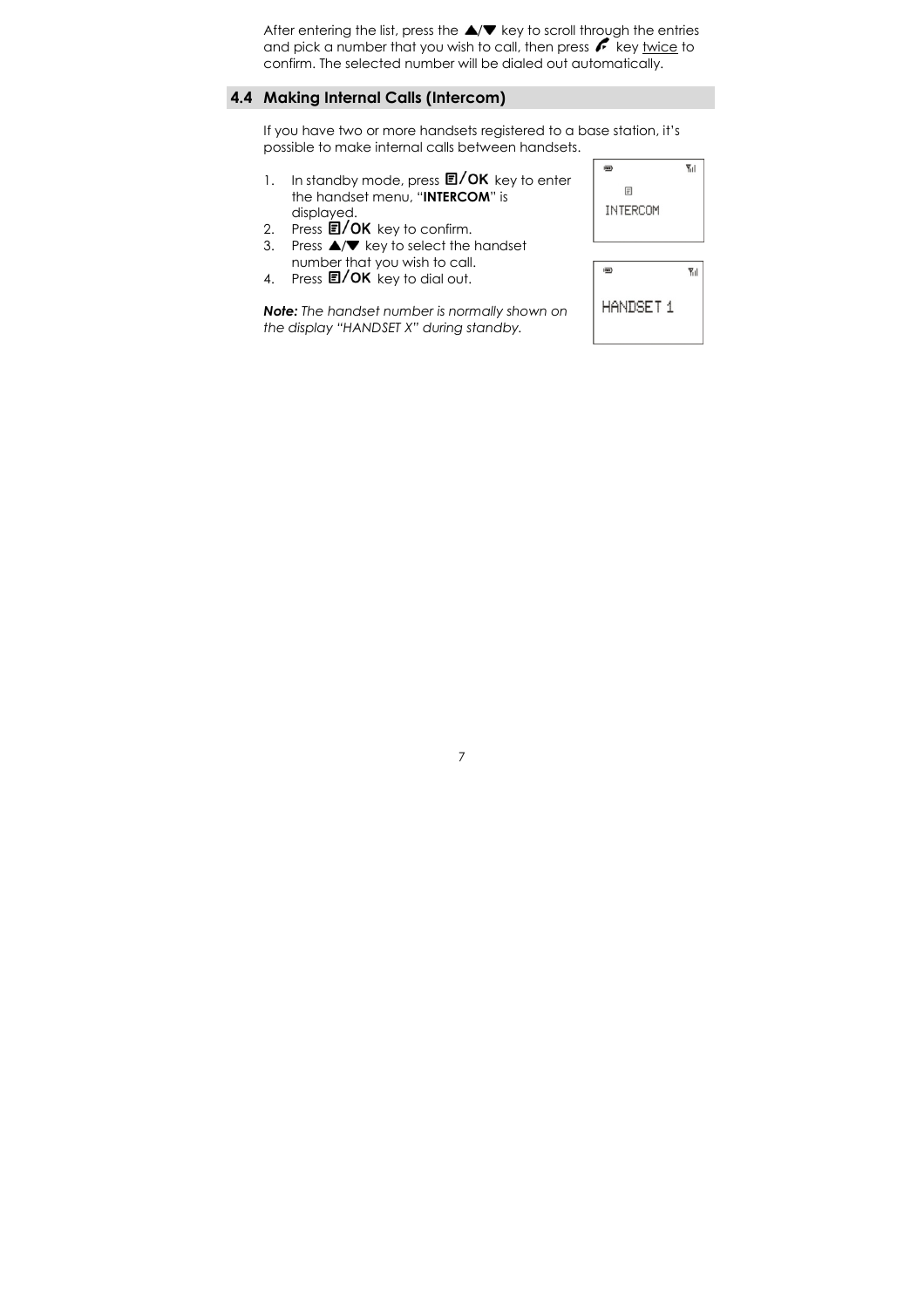#### **Phonebook**

Up to 50 entries (name and number) can be stored in the phonebook.



To access the phonebook from standby mode, 1. Press  $\triangle$  short-cut key during standby mode.

- (When accessed to the phonebook, the first entry is displayed. Entries are listed alphabetically.)
- 2. Use the  $\triangle/\blacktriangledown$  key to browse the phonebook and pick a record that you wish to call.

It is also possible to make an alphabetical search (quick search) in the directory:

- 1. Once in the phonebook list, enter the initial letter of the name, the first name which starts with this letter or the nearest letter in the alphabet is displayed.
- 2. Use the  $\triangle / \triangledown$  key to search for the exact record that you wish to call.

Note: When you first access to the directory (it's empty), "ADD" is displayed.



#### 5.1 Features

The following details are available in the directory.

- The caller number: 24 digits
- The caller name: 12 characters
- The associated melody (if available)

#### 5.2 Add New Entry to the Phonebook

- 1. Press  $\triangle$  key during standby mode to enter phonebook.
- 2. Press  $\Box / OK$  key to enter phonebook menu, "ADD" is displayed.
- 3. Press  $\Box$ / OK key to enter name and number respectively.

Alternatively, you may also copy an entry directly from the call list or redial list and save it to the phone book. (Please refer to 9.2.3)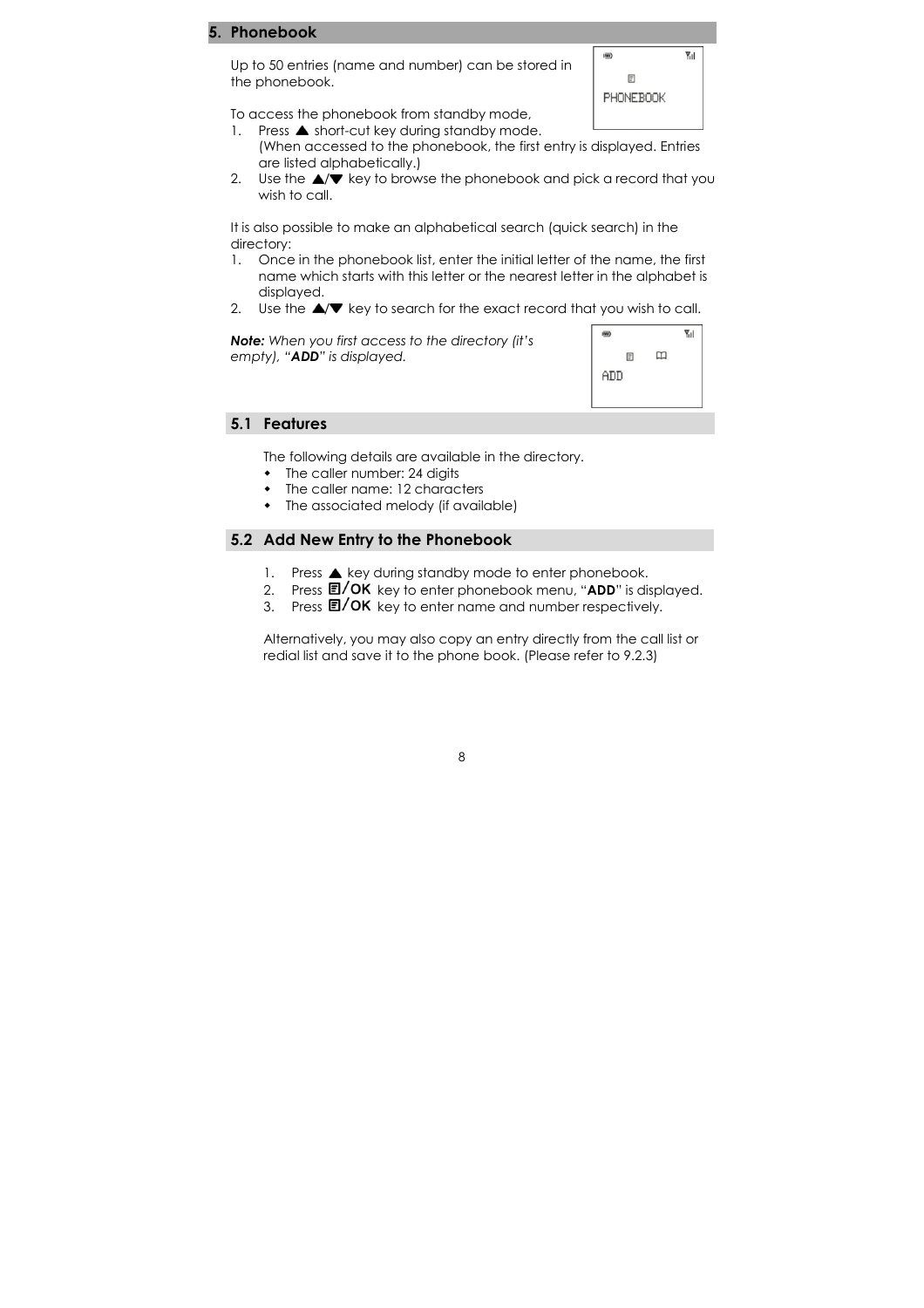#### 5.3 View the Number of an Entry

- 1. Press  $\triangle$  key during standby mode to enter phonebook, the first entry name is displayed.
- 2. Press  $\triangle/\blacktriangledown$  key to select the entry.
- 3. Press  $\leftarrow$  key, the phone number is displayed.
- 4. Press  $\overline{\circ}$  key to go back to standby screen.

### 5.4 Edit an Entry

- 1. Press  $\triangle$  key during standby mode to enter phonebook, the first entry name is displayed.
- 2. Press  $\triangle$ / $\blacktriangledown$  key to select the entry you want to edit.
- 3. Press  $\mathbf{E}/\mathbf{OK}$  key, the "ADD" option is displayed.
- 4. Press  $\blacktriangledown$  key, the "EDIT" option is displayed.
- 5. Press  $\blacksquare / OK$  key to start editing the name field.
- 6. Press  $\Box$ / OK key to move to the number field for editing.
- 7. Press  $\overline{\mathbb{E}/\text{OK}}$  key again when finish and the changes will be automatically saved.
- 8. Press  $\widehat{\bullet}$  key to go back to standby screen.

### 5.5 Delete an Entry

- 1. Press  $\triangle$  key during standby mode to enter phonebook, the first entry name is displayed.
- 2. Press  $\triangle/\blacktriangledown$  key to select the entry you want to delete.
- 3. Press **E/OK** key, the "ADD" option is displayed.
- 4. Press  $\triangle/\nabla$  key until the "DELETE" option is displayed.
- 5. Press  $\Box$ / OK key to delete the entry, the next entry name is displayed.
- 6. Press  $\overline{\circ}$  key to go back to standby screen.

If there is no entry stored in the phonebook, the handset will display "Empty".



 $\P$ <sub>1</sub>

 $\overline{\mathbf{m}}$ 

 $\boxed{\equiv}$  $\square$ 

EDIT

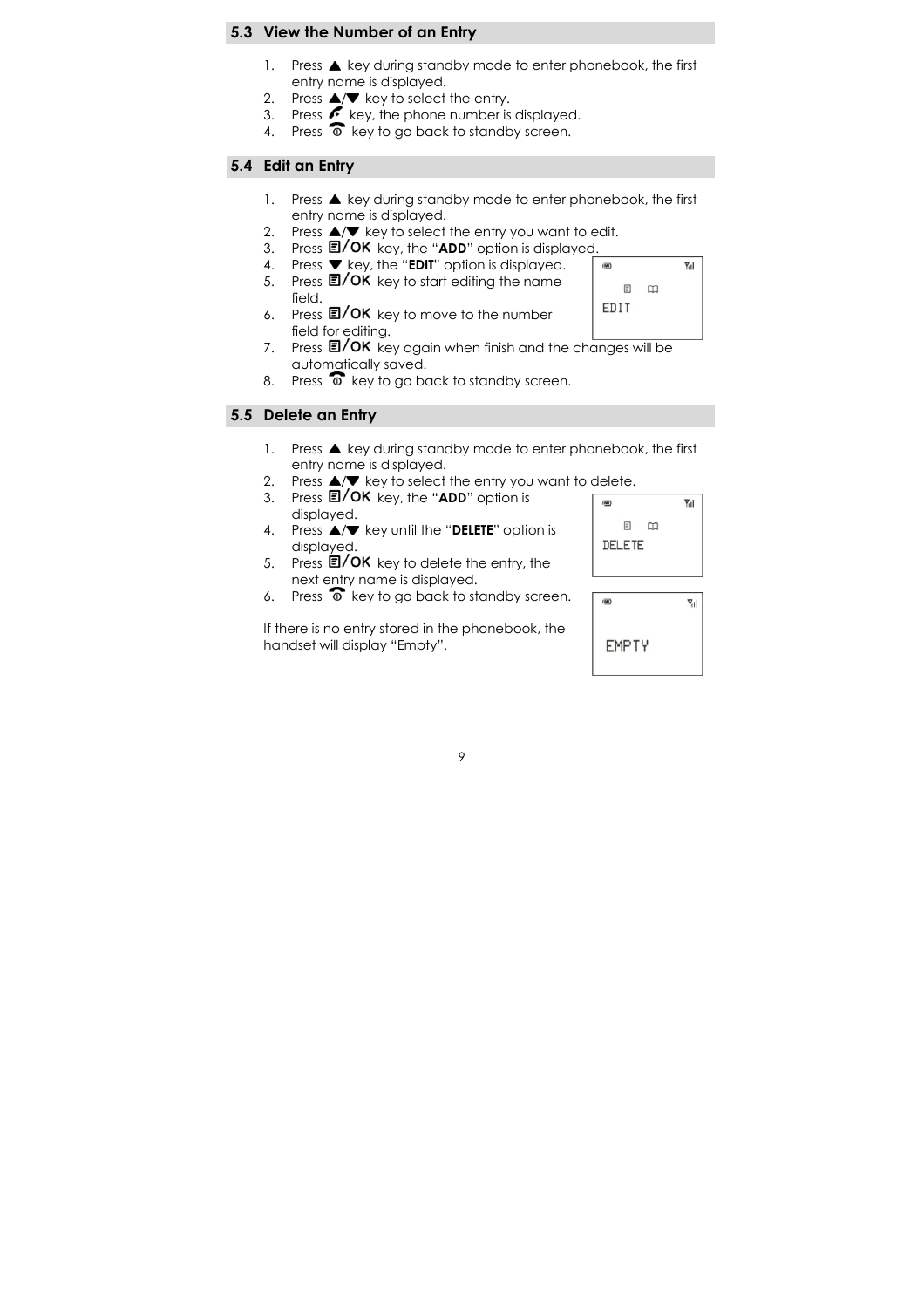### 6.1 Real Time Clock

### 6.1.1 Manual Setting

- 1. In standby mode, press  $\mathbf{E}/\mathbf{OK}$  key to enter the handset menu.
- 2. Press  $\blacktriangledown$  key until "CLOCK/ALARM" is displayed.
- 3. Press  $\Box / OK$  key, "DATE & TIME" is displayed.
- 4. Press  $\Box$ / OK key to enter the date and time setting screen.
- 5. Press  $\triangle$ / $\blacktriangledown$  key to enter the current date and time in 12H format.
- 6. Press  $\Box$ / OK key to save the new setting.
- 7. Press  $\widehat{\bullet}$  key to go back to standby screen.

### 6.1.2 Automatic Setting

Provided that this service is enabled by the network, the time clock will be automatically updated upon receiving a CLI (Caller ID).

### 6.2 Set Alarm

- 1. In standby mode, press  $\Box / OK$  key to enter the handset menu.<br>2. Press  $\nabla$  key until "**CLOCK/ALARM**" is displayed.
- 2. Press ▼ key until "**CLOCK/ALARM**" is displayed.
- 3. Press 国/OK key, "DATE & TIME" is displayed.
- 4. Press ▼ key until "SET ALARM" is displayed.<br>5. Press **E/OK** key, "ON ONCE" is displayed.
- Press **E/OK** key, "ON ONCE" is displayed.
- 6. Use the  $\triangle/\blacktriangledown$  key to select between "ON DAILY" or "ON ONCE" and Press **t/OK** key to confirm.
- 7. Use the  $\triangle/\blacktriangledown$  key to set the alarm "ON" or "OFF".
- 8. Press  $\Box$ / OK key to set the alarm ON, then use the  $\triangle/\blacktriangledown$  key to enter the alarm time, AM or PM.
- 9. After the alarm is set, press  $\Box /OK$  key to save the change.
- 10. Press  $\overline{\bullet}$  key to go back to standby screen.



 $\overline{\mathbf{m}}$ 

 $\mathbb{F}$ DATE&TIME  $\overline{Y}_{11}$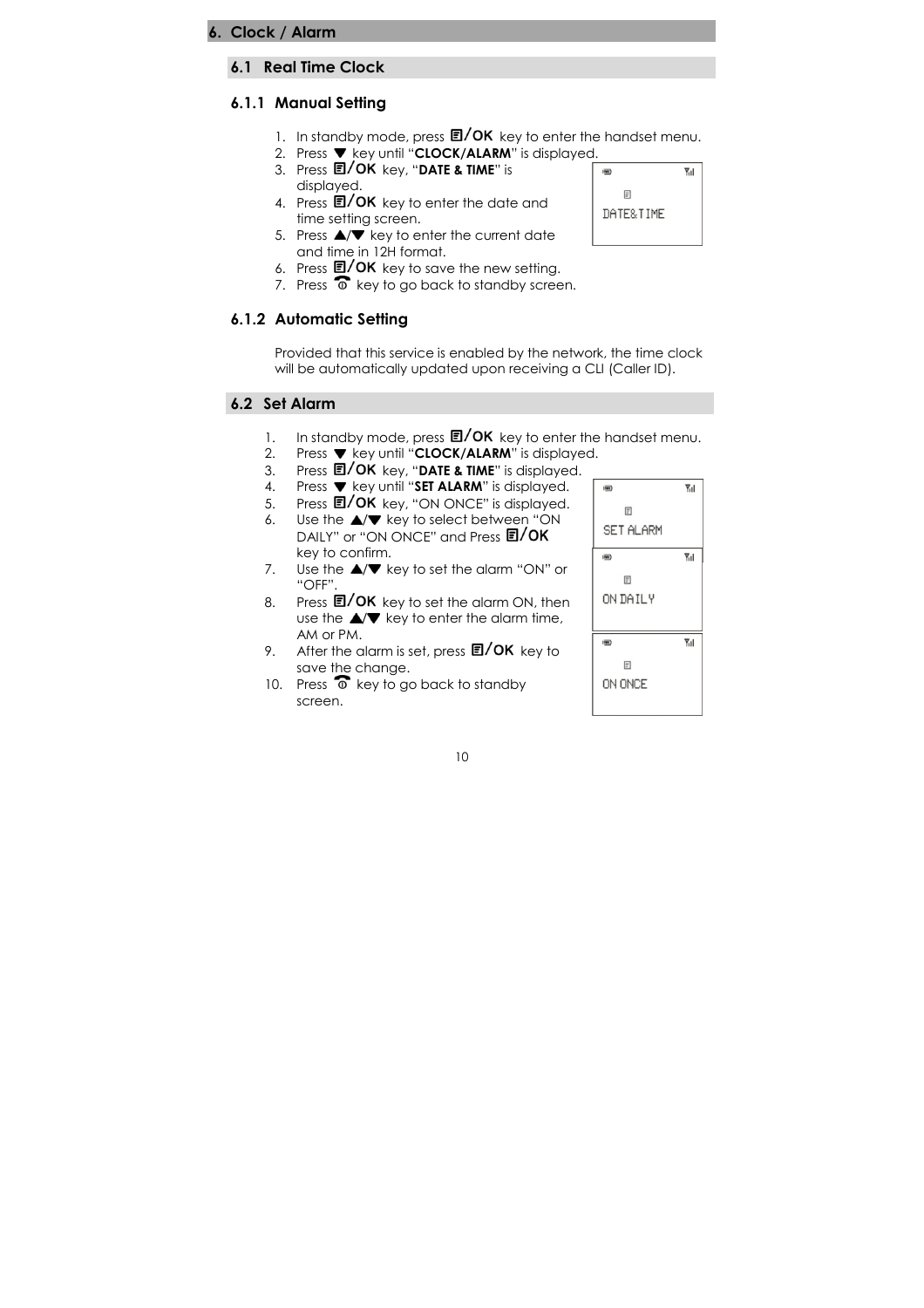#### 7.1 Handset Tone

#### 7.1.1 Ring Volume (External Call)

- 1. In standby mode, press  $\Box / OK$  key to enter the handset menu.
- 2. Press  $\blacktriangledown$  key until "HS SETUP" is displayed.
- 3. Press 国/OK key, "HANDSET TONE" is displayed.
- 4. Press  $\mathbb{E}/\mathsf{OK}$  key, "RING VOLUME" is displayed.
- 5. Press  $\Box$ / OK key to enter the menu.
- 6. Press  $\triangle/\blacktriangledown$  key to adjust the desired volume level (off, 1-5).
- 7. Press  $\overline{E}/OK$  key to save the new value.
- 8. Press  $\overline{\bullet}$  key to go back to standby screen.

**Note:** When the Ring volume is set to "OFF",  $\sqrt{\ }$  icon will be turned on indicating that the ringer set to non-distribute/ silent mode.

#### 7.1.2 Ring Melody

There are 12 ring melodies available.

- 1. In standby mode, press  $\mathbb{E}/\mathsf{OK}$  key to enter the handset menu.
- 2. Press Wey until "HS SETUP" is displayed.
- 3. Press  $\blacksquare / OK$  key, "HANDSET TONE" is displayed.
- 4. Press  $\blacksquare / OK$  key, then press  $\blacktriangledown$  key until "RING MELODY" is displayed.
- 5. Press **国/OK** key, "Melody: x" is displayed (x is the number of current melody).
- 6. Press  $\triangle/\blacktriangledown$  key to select the desired melody.
- 7. Press  $\overline{\mathbf{E}}$ /OK key to save the new melody.
- 8. Press  $\widehat{\Phi}$  key to go back to standby screen.

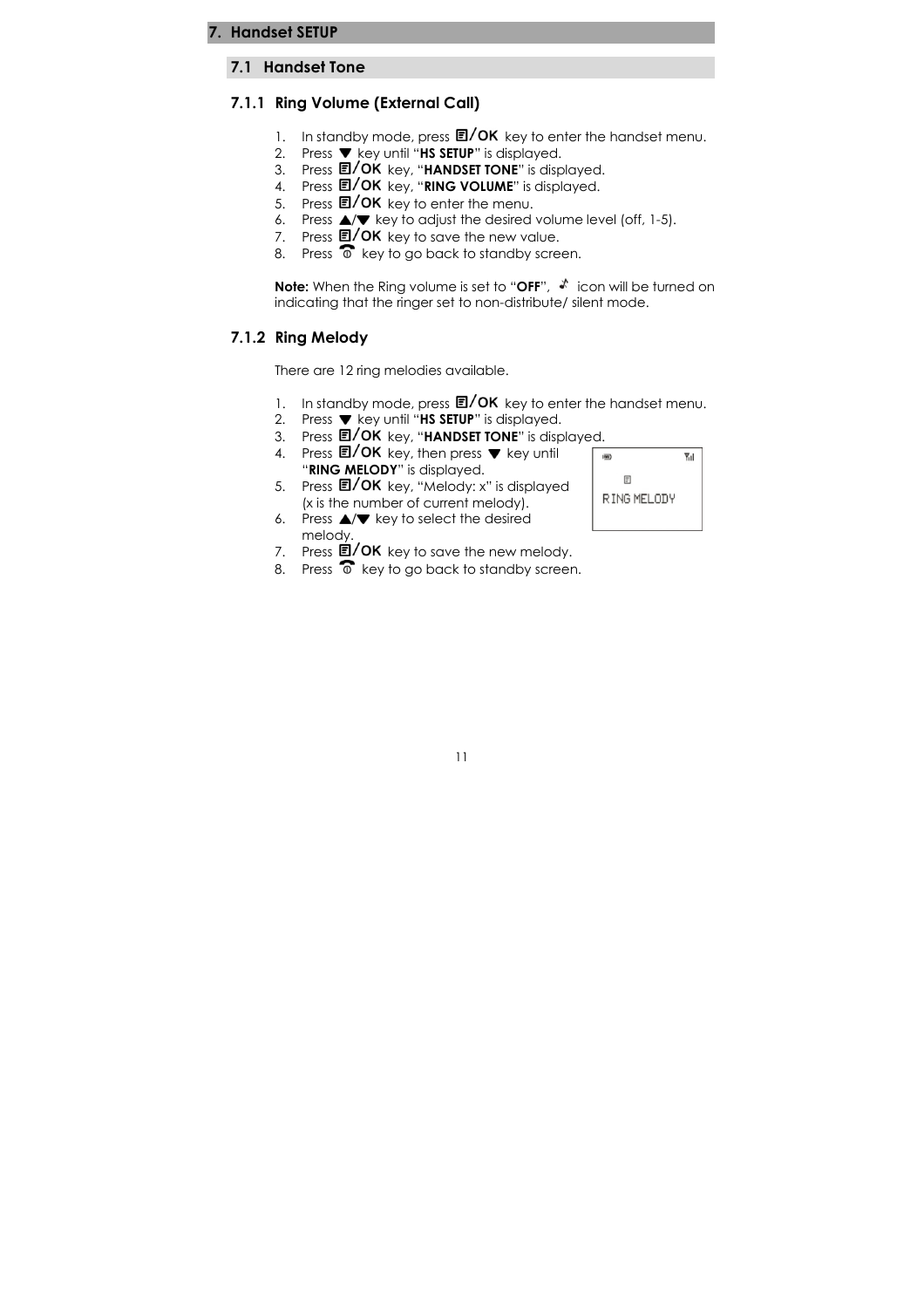### 7.1.3 Intercom Melody

- 1. In standby mode, press  $\Box/\mathrm{OK}$  key to enter the handset menu.
- 2. Press  $\blacktriangledown$  key until "HS SETUP" is displayed.
- 3. Press  $\blacksquare / \mathsf{OK}$  key, "HANDSET TONE" is displayed.
- 4. Press  $\blacksquare / OK$  key, then press  $\blacktriangledown$  key until
- "INTERCOM" is displayed. 5. Press **E/OK** key, "Melody: x" is displayed
- (x is the number of current melody).

6. Press  $\triangle/\blacktriangledown$  key to select the desired melody.

- 7. Press  $\overline{\mathbb{E}}$ /OK key to save the new melody.
- 8. Press  $\overline{\bullet}$  key to go back to standby screen.

### 7.1.4 Key Tone

- 1. In standby mode, press  $\Box/\mathrm{OK}$  key to enter the handset menu.
- 2. Press  $\blacktriangledown$  key until "HS SETUP" is displayed.
- 3. Press  $\blacksquare / \mathsf{OK}$  key, "HANDSET TONE" is displayed.
- 4. Press  $\blacksquare / OK$  key, then press  $\blacktriangledown$  key until
- "**KEY TONE**" is displayed. 5. Press  $E$ / OK key, the current setting is displayed (TONE, MELODY or OFF).
- 6. Use  $\triangle/\blacktriangledown$  key to switch between "TONE", "MELODY" and "OFF".
- 7. Press  $\Box$ / OK key to confirm and save the change.
- 8. Press  $\widehat{\bullet}$  key to go back to standby screen.

### 7.1.5 Low Battery

To enable/disable the low battery warning tone.

- 1. In standby mode, press  $\mathbb{E}/\mathsf{OK}$  key to enter the handset menu.
- 2. Press  $\blacktriangledown$  key until "HS SETUP" is displayed.
- 3. Press  $\blacksquare / OK$  key, "HANDSET TONE" is displayed.
- 4. Press  $\blacksquare / OK$  key, then press  $\blacktriangledown$  key until "LOW BATT" is displayed.
- 5. Press  $\Box / OK$  key, the current setting is displayed (ON or OFF).
- 6. Use  $\triangle/\blacktriangledown$  key to switch between ON and OFF.
- 7. Press  $\mathbb{E}/\mathsf{OK}$  key to confirm and save the change.
- 8. Press  $\overline{\bullet}$  key to go back to standby screen.





 $\overline{Y}_{11}$ 

 $\Psi$ <sub>u</sub>

 $\overline{m}$ 

 $\overline{m}$ 

 $\mathbb{F}$ KEY TONE

 $\mathbb{F}$ INTERCOM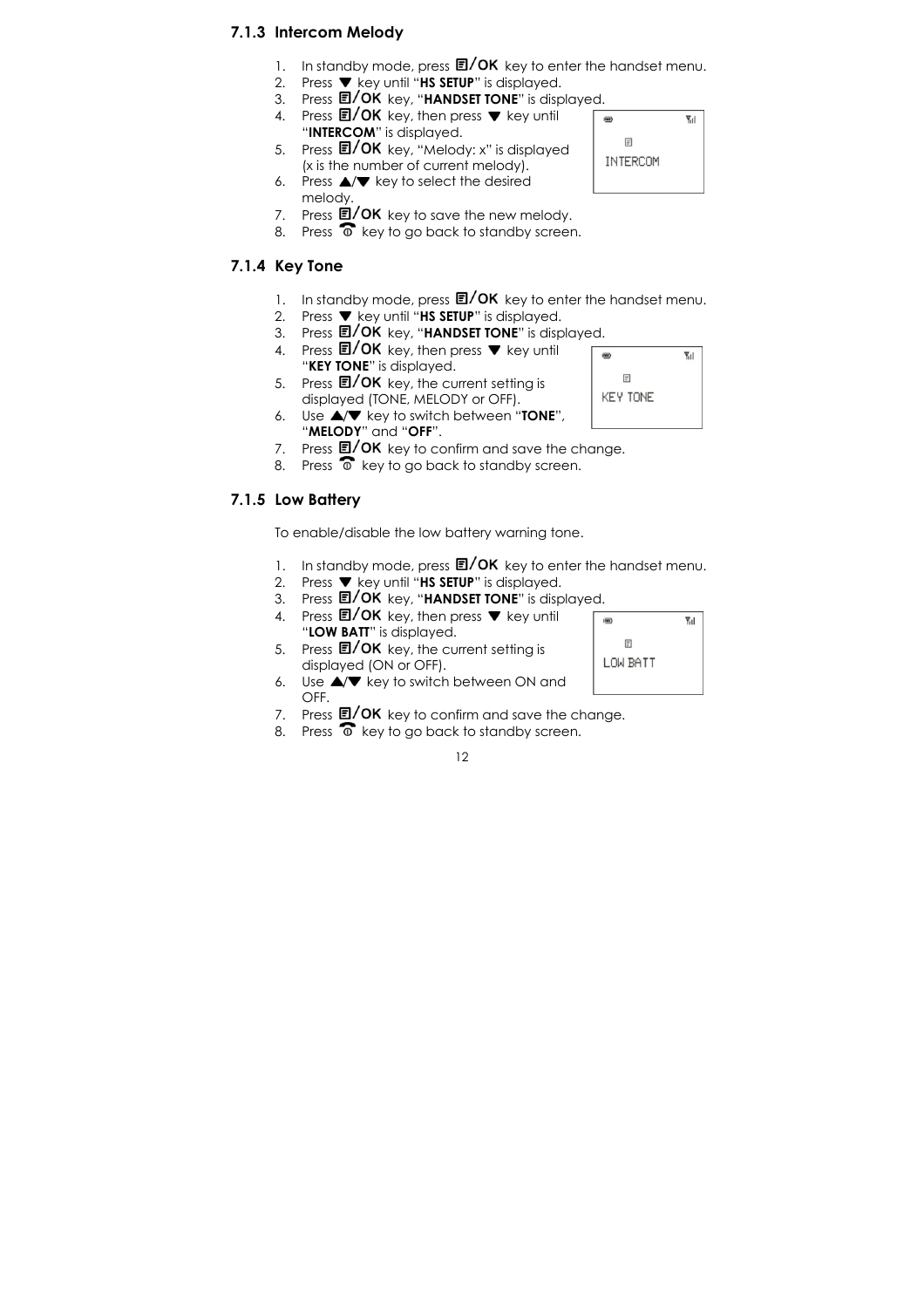#### 7.1.6 Range

If the RF signal strength is weak during a call (the handset is far away from the base station), the handset will play a WARNING Tone in the earpiece to indicate that the RF range condition is bad.

- 1. In standby mode, press  $\Box/\mathrm{OK}$  key to enter the handset menu.
- 2. Press  $\blacktriangledown$  key until "HS SETUP" is displayed.
- 3. Press **EI/OK** key, "**HANDSET TONE**" is displayed.
- 4. Press  $\blacksquare / OK$  key, then press  $\blacktriangledown$  key until "RANGE" is displayed.
- 5. Press  $\blacksquare / OK$  key, the current setting is displayed (ON or OFF).
- 6. Use  $\triangle/\blacktriangledown$  key to switch between ON and OFF.
- 7. Press  $\Box / OK$  key to confirm and save the change.
- 8. Press  $\widehat{\bullet}$  key to go back to standby screen.

### 7.2 Contrast

- 1. In standby mode, press  $\mathbb{E}/\mathsf{OK}$  key to enter the handset menu.
- 2. Press  $\blacktriangledown$  key until "HS SETUP" is displayed.
- 3. Press  $\blacksquare / OK$  key, then press  $\blacktriangledown$  key until "CONTRAST" is displayed.
- 4. Press  $\mathbf{E}/\mathbf{OK}$  key, the current contrast level is displayed.
- 5. Use  $\triangle/\blacktriangledown$  key to select the desired contrast level (6 steps).
- 6. Press  $E$ / OK key to save the change.
- 7. Press  $\widehat{\bullet}$  key to go back to standby screen.



 $\overline{m}$ 

 $\boxdot$ RANGE **Y**ul

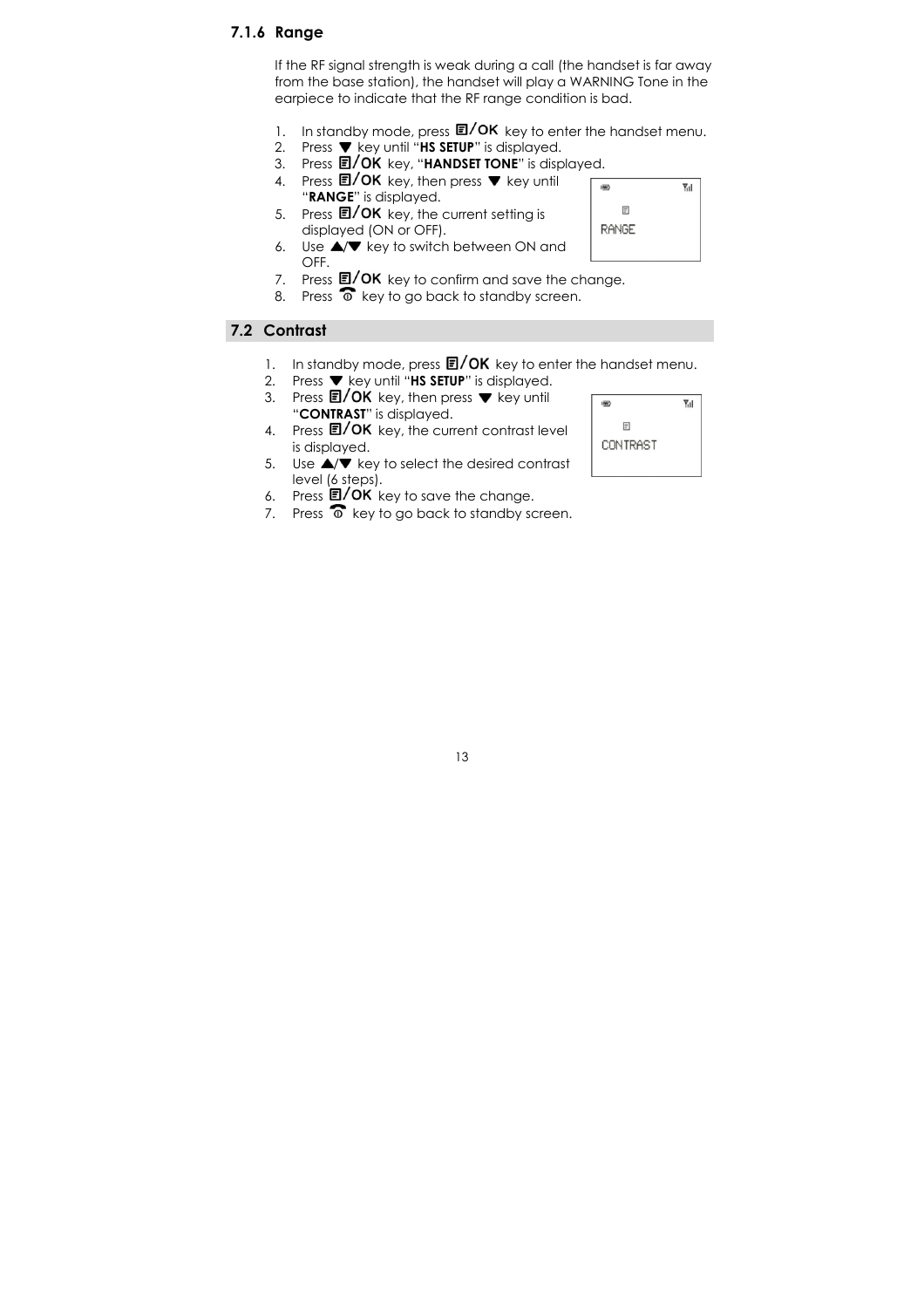### 7.3 Handset Name

User can assign a name to the handset which shows on the display during standby.

- 1. In standby mode, press  $\mathbb{E}/\mathsf{OK}$  key to enter the handset menu.
- 2. Press  $\blacktriangledown$  key until "HS SETUP" is displayed.
- 3. Press  $\blacksquare/OK$  key, then press  $\nabla$  key until "HANDSET NAME" is displayed.
- 4. Press **E/OK** key, the current handset name is displayed.
- 5. Edit the handset name and press  $\Box / OK$ key to save the change.
- 6. Press  $\widehat{\bullet}$  key to go back to standby screen.

### 7.4 Auto Answer

This feature allows the user to answer a call by simply lifting the handset from base station, without the need to press the  $k$  key.

- 1. In standby mode, press  $\Box/\text{OK}$  key to enter the handset menu.<br>2. Press  $\blacktriangledown$  key until "HS SETUP" is displayed.
- Press  $\blacktriangledown$  key until "HS SETUP" is displayed.
- 3. Press  $\blacksquare / OK$  key, then press  $\blacktriangledown$  key until "AUTO ANSWER" is displayed.
- 4. Press  $\mathbf{E}/\mathbf{OK}$  key, the current setting is displayed.
- 5. Use  $\triangle/\blacktriangledown$  key to switch between ON and OFF.
- 6. Press  $\Box$ / OK key to save the change.
- 7. Press  $\widehat{\bullet}$  key to go back to standby screen.



 $\overline{\mathbf{m}}$ 

 $\mathbb{F}$ HANDSET NAME

 $\overline{Y}_{11}$ 

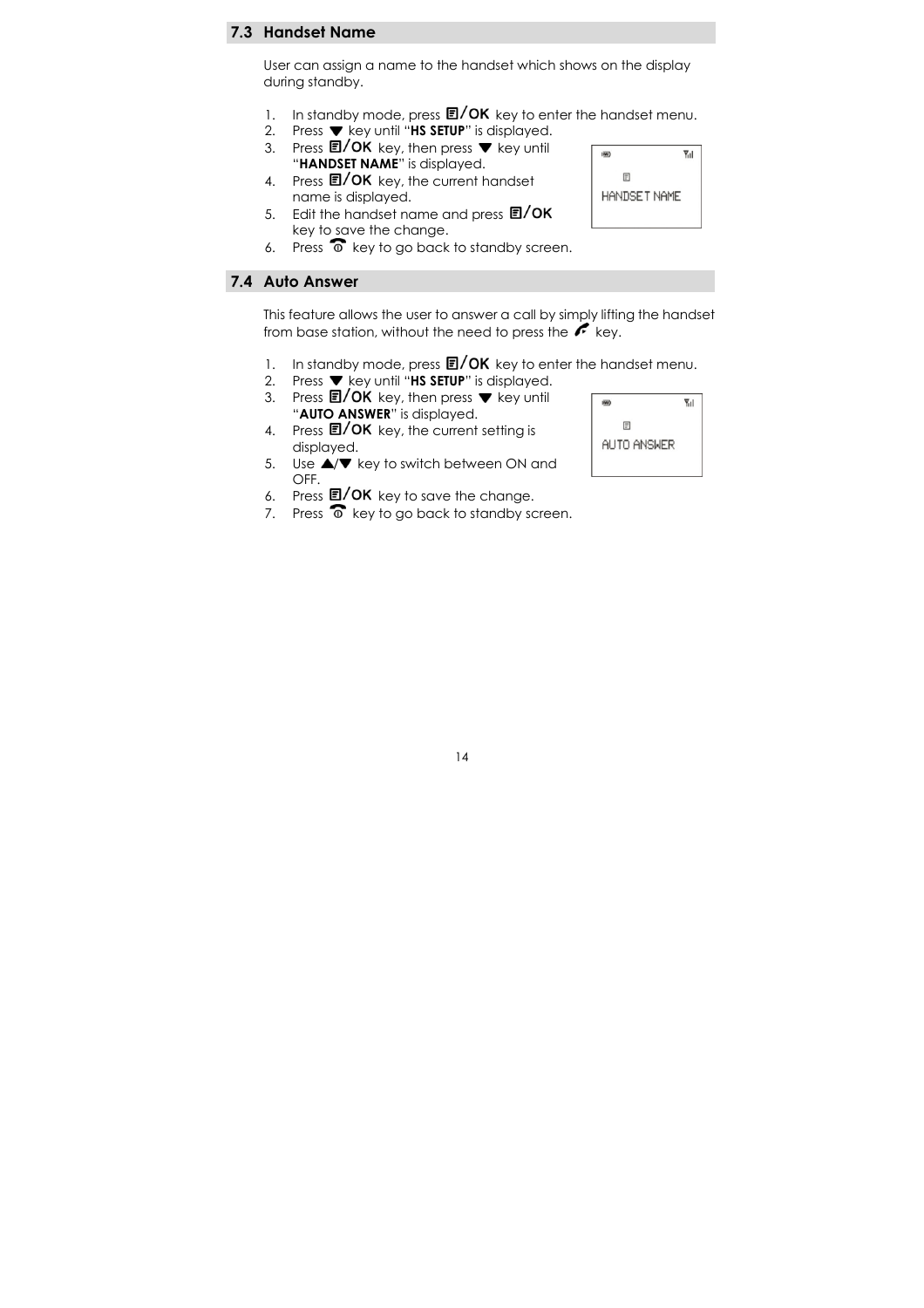### 7.5 Language

There are 10 languages available.

- **+** English
- $\begin{matrix} \bullet \\ \bullet \end{matrix}$  German
- French
- Italian
- Spanish
- Portuguese
- **Dutch**
- Turkish
- Greek • Danish

### 7.5.1 Change the Handset Display Language

- 1. In standby mode, Press  $\Box / OK$  key to enter the handset menu.
- 2. Press  $\blacktriangledown$  key until "HS SETUP" is displayed.
- 3. Press  $\blacksquare / OK$  key, then press  $\blacktriangledown$  key until "LANGUAGE" is displayed.
- 4. Press  $\blacksquare / OK$  key, the current language is displayed.



- 5. Press  $\triangle/\blacktriangledown$  key to select the desired language.
- 6. Press  $E/OK$  key to save the change.
- 7. Press  $\overline{\textcircled{\circ}}$  key to go back to standby screen.

#### 8. Base SETUP

#### 8.1 DHCP and SIP Registry

All VoIP DECT units are DHCP enabled when shipped.

Plug in the Base Station. It requests an IP address.

When it enters the ready state, the LED on the Base Station turns red. To read the IP address:

- 1. Press  $E/OK$  key to enter the handset menu.
- 2. Press  $\blacktriangledown$  key until "IP MENU" is displayed.
- 3. Press 国/ OK key, "IP INFO" is displayed.
- 4. Press  $\Box / OK$  key, and the IP address is shown.

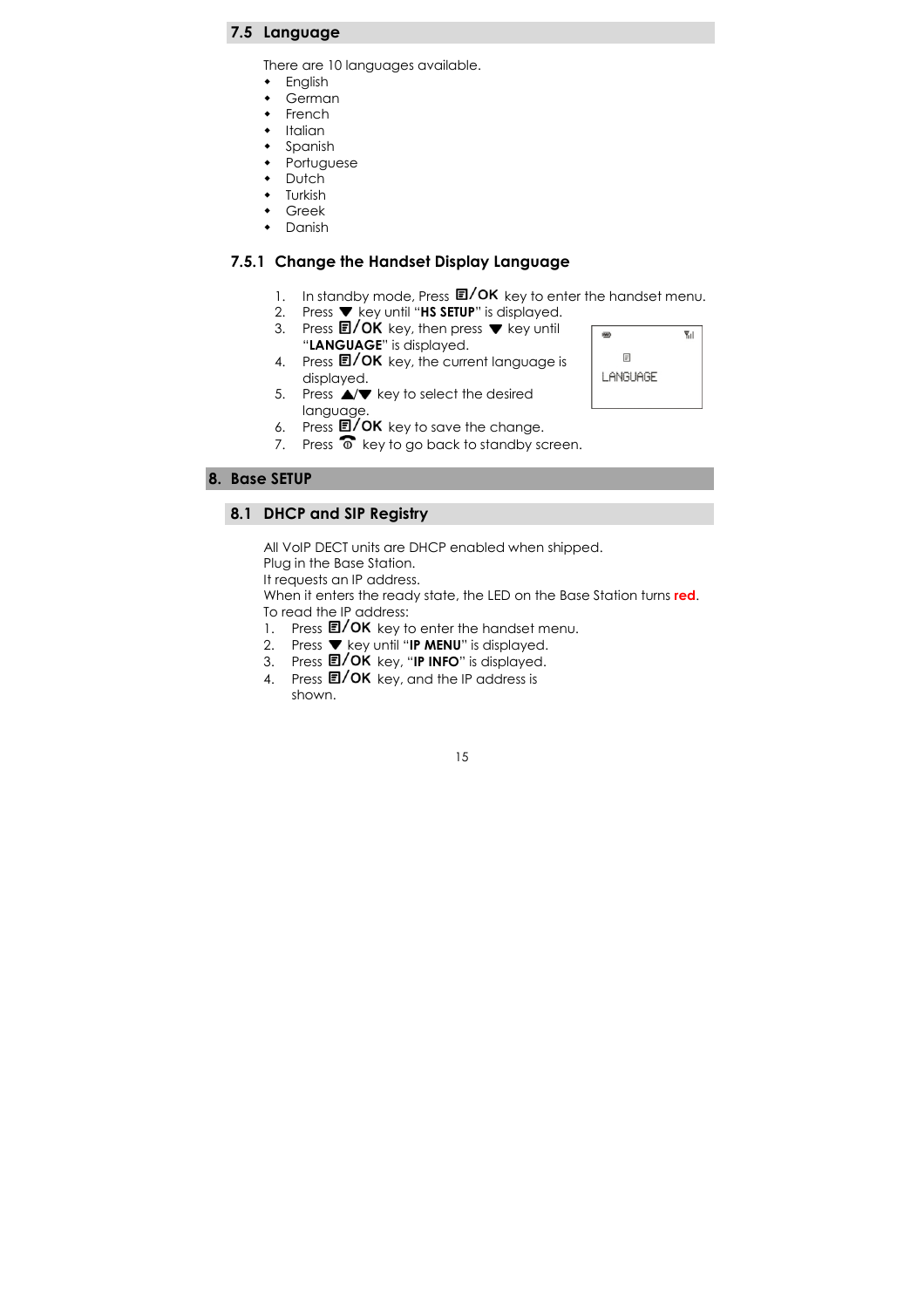Copy this IP address and enter it in a Web Browser.

To change the DHCP setting on the handset:

- 1. Press  $E/OK$  key to enter the handset menu.
- 2. Press  $\blacktriangledown$  key until "IP MENU" is displayed.
- 3. Press 国/ OK key, "IP INFO" is displayed.
- 4. Press  $\overline{\bullet}$  key, "USE DHCP" is displayed<br>5. Press  $\overline{\mathbb{E}}$ /OK key:
- Press  $E/OK$  key:
	- a. Select "YES" for DHCP
	- b. Select "NO" for Fixed-IP
- 
- 6. Press  $\Box / OK$  key to confirm<br>7. Exit the menu, the Base Stati Exit the menu, the Base Station automatically reboots
- 

### Web Portal

For ease of data entry and editing, all critical configurations are set on the Web Portal:

SIP registry, NAT setting, CODEC setting, f/w upgrade, etc.

Web Portal (default) login: admin | admin



**System Information**  $\overline{wc}$ IP DECT DT910IP(4S) Product **Device Name MAC Address** 00:12:BD:00:10:0E 192.168.3.157 **IP Address Hardware Version**  $v0.2$ Dec23, 2013 **Firmware Datecode Used Memory** Uptime

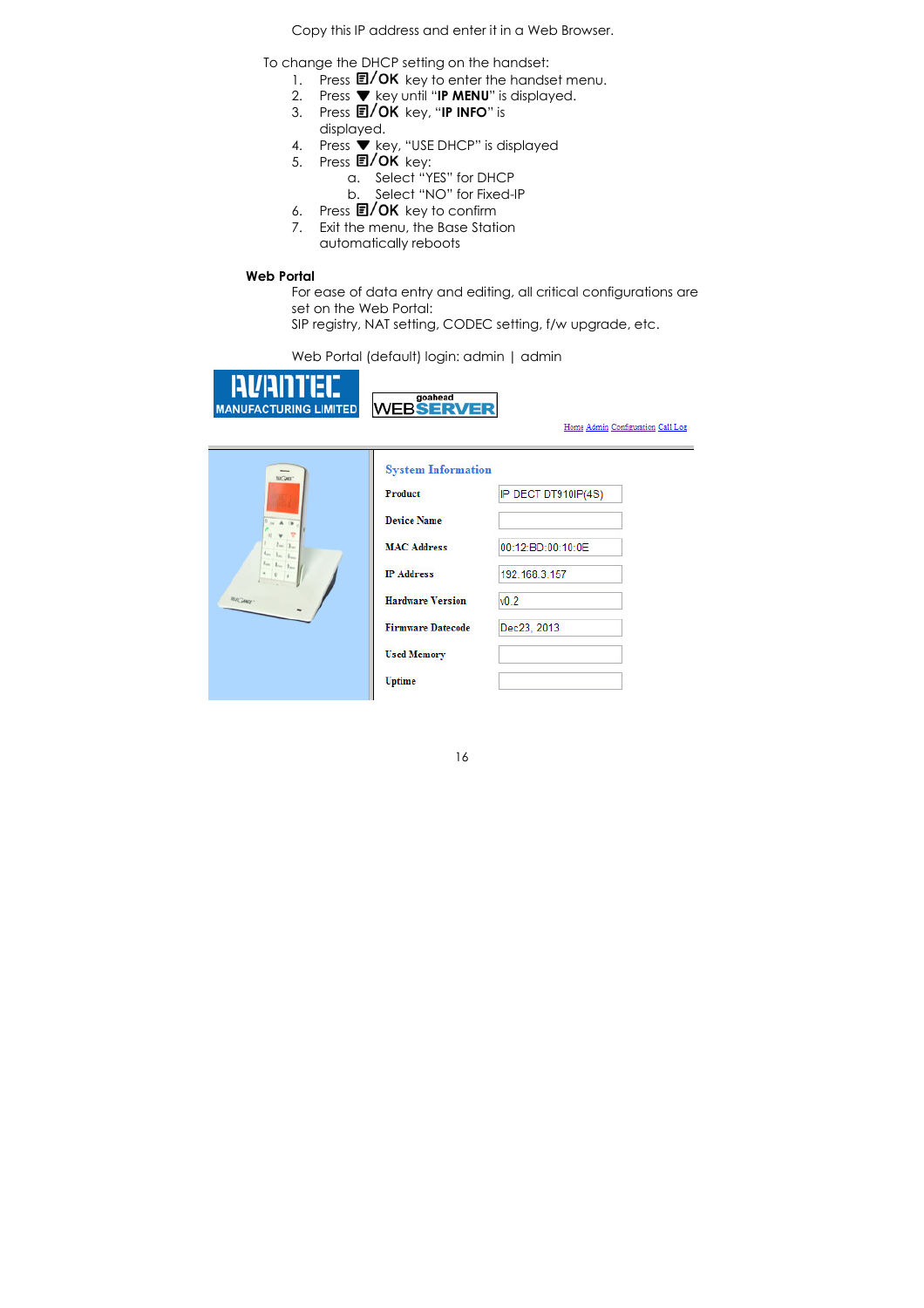### 8.2 Register / Subscribe a New Handset (Multiple Handset Scenario)

It is possible to subscribe additional handsets to the same base unit. A maximum of 6 handsets can be supported by the system.

- 1. Press and hold the page button on base station until the LED on base station turns yellow.
- 2. On the handset, in standby mode, press  $\Box/\text{OK}$  key to enter the handset menu.
- 3. Press  $\blacktriangledown$  key until "BS SETUP" is displayed.
- 4. Press  $\blacksquare / OK$  key, then press  $\blacktriangledown$  key until
- "REGISTER" is displayed.
- 5. Press  $\blacksquare / OK$  key, "BASE 1" is displayed. 6. Press  $\triangle/\blacktriangledown$  key to select the base station number that you want to register.
- 7. Press  $\Box$ / OK key, "PIN?" is displayed.
- 8. Enter the PIN code (The default PIN is "0000").
- 9. Press  $\mathbb{E}/\mathsf{OK}$  key to validate the PIN and
- start the registration process.
- 10. "Searching…" is displayed indicating that the handset is looking for the selected base station. (It may take up to 30 seconds for the handset to search for the
- base.) 11. Upon successful registration, the handset will return to standby screen and the assigned handset number will be shown "HANDSET 1".

To locate a registered handset:

- 1. Press the paging button on the Base Station
- 2. Hold down on the paging button for 3 secs
- 3. Ringing tone is audible on the registered handset

#### Note:

If the handset does not locate the base unit, it will go back to standby screen when times out. Please repeat the registration procedure and make sure that the handset is placed closely to the base unit (approx.. 10-20 cm).

If the handset emits a "double beep" during the registration, it means that either the entered PIN is wrong or the base unit is full (already has 6 handsets registered).

A unique number is assigned to each handset (1-6) by the base unit



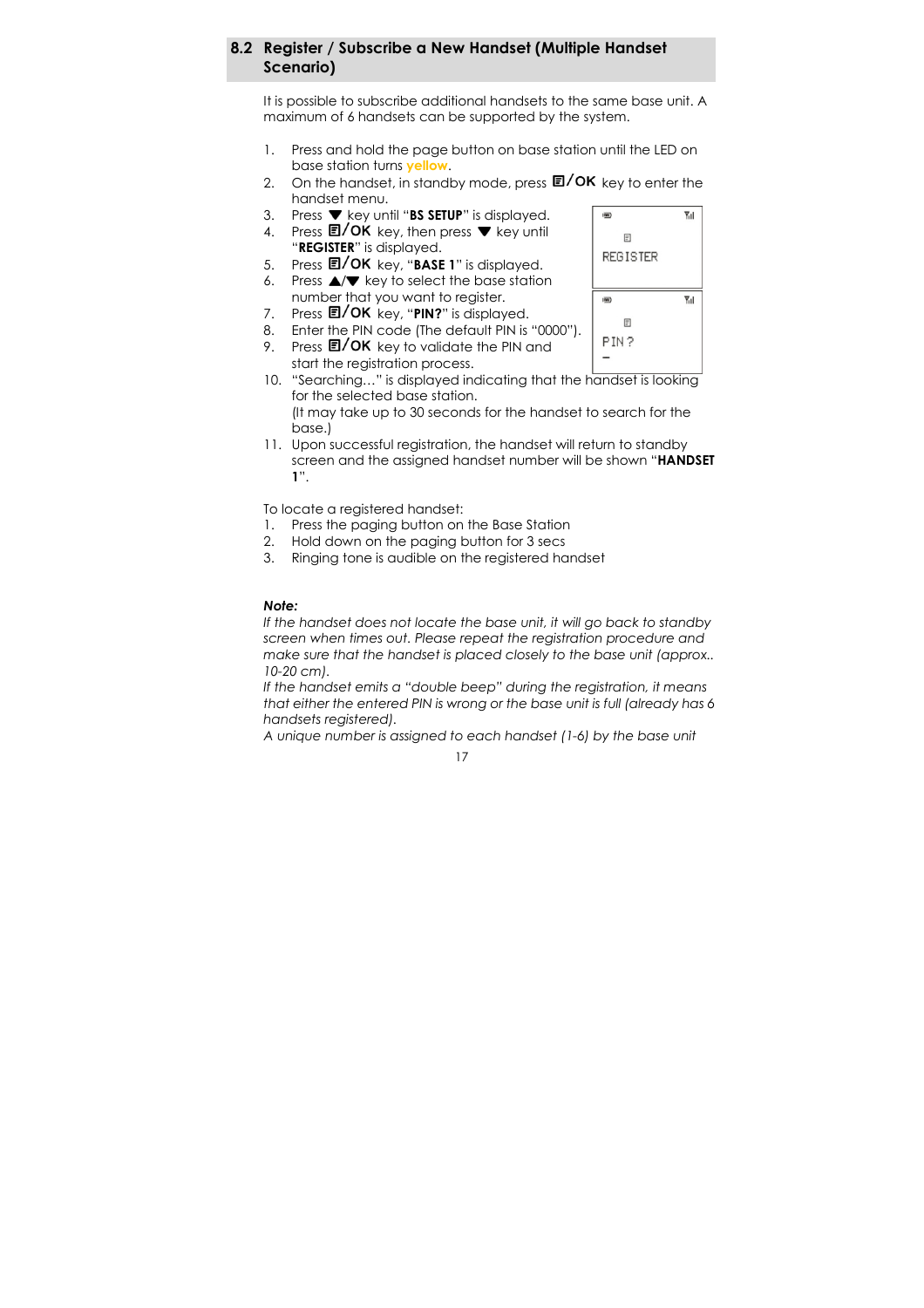upon successful registration. This number is displayed on the handset as "HANDSET X" during standby and the handset number is used for making internal calls.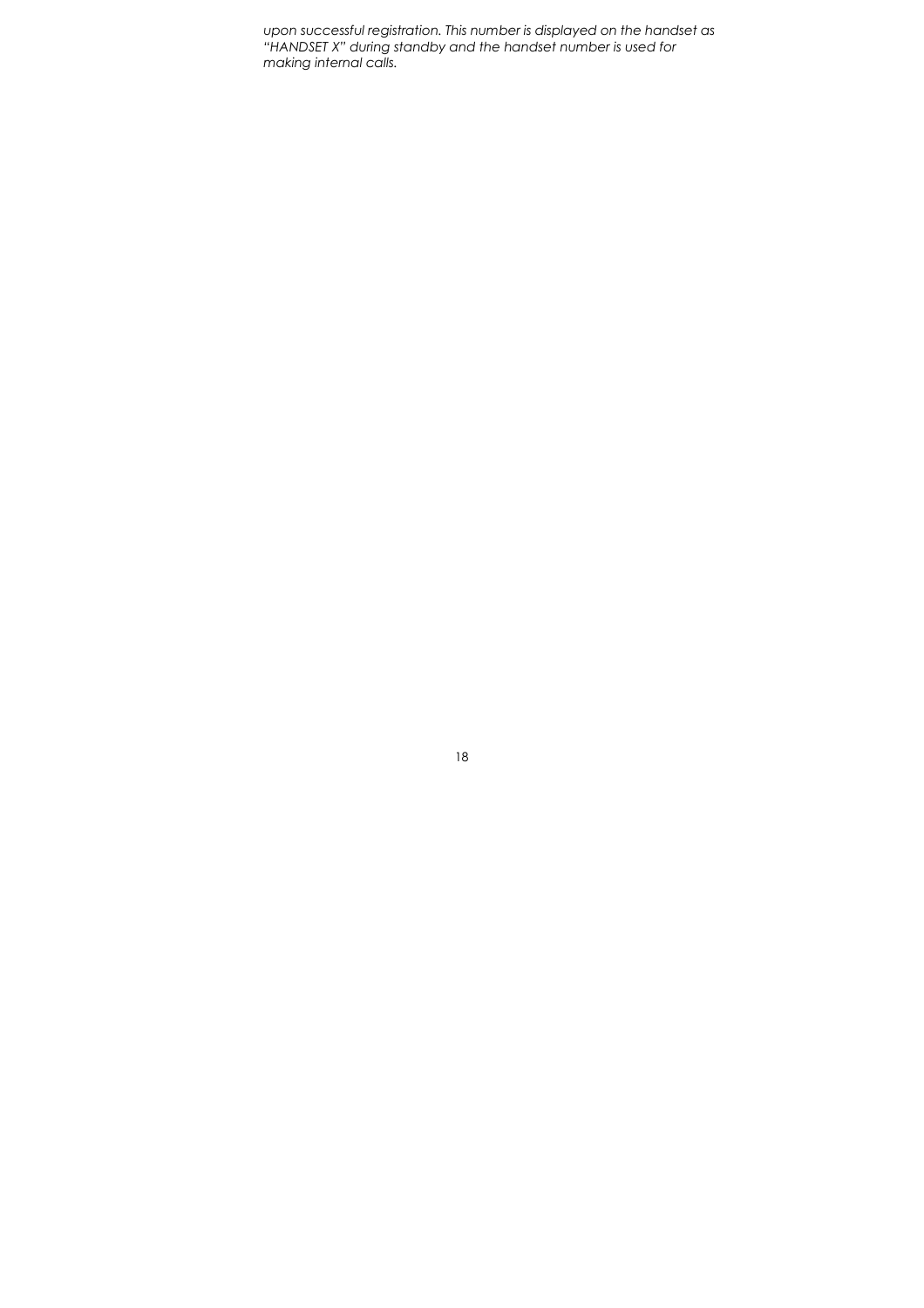#### 8.3 Select a Base (Multiple Base Scenario)

In case a handset is registered to more than one base station, you may use this option to select between multiple base stations. (A handset can register to a maximum of 4 base stations)

- 1. In standby mode, press  $\Box/\mathrm{OK}$  key to enter the handset menu.
- 2. Press  $\blacktriangledown$  key until "BS SETUP" is displayed.
- 3. Press  $\blacksquare / OK$  key, then press  $\blacktriangledown$  key until "SEL BASE" is displayed.
- 4. Press  $\blacksquare / \mathsf{OK}$  key, then use  $\blacktriangledown$  key to select the desired base unit.
- 5. Press  $\blacksquare / OK$  key to validate and start registration, "SEARCHING" is displayed.
- 6. Upon successful completion, the handset will return to standby screen and the assigned handset number will be shown "HANDSET 1".

In most cases, you may simply leave this setting "AUTO" (Automatic), the handset will automatically choose its registered base unit.





#### 8.4 Advance Setup

### 8.4.1 Dial mode

Use this option to select Tone/Pulse dial mode.

- 1. In standby mode, press  $\Box/\mathrm{OK}$  key to enter the handset menu.
- 2. Press  $\blacktriangledown$  key until "BS SETUP" is displayed.
- 3. Press  $\mathbb{E}/OK$  key, then press  $\nabla$  key until "ADVANCE SET" is displayed.
- $4.$  Press  $\Box$ /OK key, and enter PIN code (default as "0000"), "DIAL MODE" is displayed.
- 5. Press  $\blacksquare / OK$  key, then use  $\blacktriangle / \blacktriangledown$  key to switch between "Tone" or "Pulse".
- 6. Press  $\Box$ / OK key to save the change.
- 7. Press  $\widehat{\bullet}$  key to go back to standby screen.

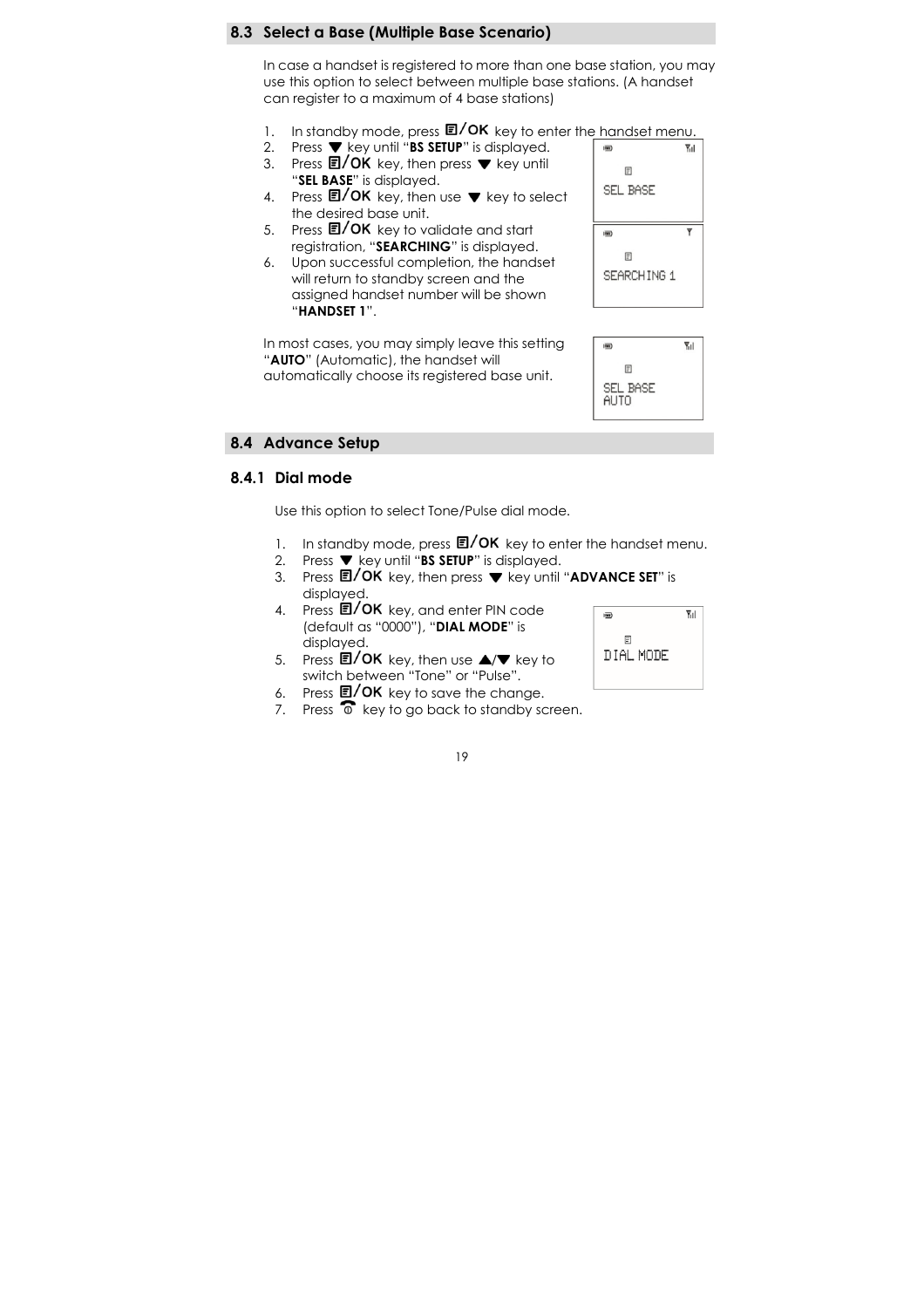### 8.4.2 Recall Time (Flash Time)

Use this option to select the correct recall (flash) time for your system/country setting.

- 1. In standby mode, press  $\Box/\mathrm{OK}$  key to enter the handset menu.
- 2. Press  $\blacktriangledown$  key until "BS SETUP" is displayed.
- 3. Press  $\blacksquare$ / OK key, then press  $\blacktriangledown$  key until "ADVANCE SET" is displayed.
- 4. Press  $\overline{E}/OK$  key, and enter PIN code (default as "0000").<br>5. Press  $\nabla$  key until "RECALL TIME" is
- Press ▼ key until "RECALL TIME" is displayed.
- 6. Press  $\Box$ / OK key, then use  $\triangle$ / $\nabla$  key to select the desired Recall Time.
- 7. Press  $\Box$ / OK key to save the change.
- 8. Press  $\widehat{\bullet}$  key to go back to standby screen.

### 8.4.3 Unregister

Use this option to delete the registration entry of a handset from its base station.

- 1. In standby mode, press  $\Box / OK$  key to enter the handset menu.
- 2. Press  $\blacktriangledown$  key until "BS SETUP" is displayed.
- 3. Press  $\mathbb{E}/OK$  key, then press  $\blacktriangledown$  key until "ADVANCE SET" is displayed.
- 4. Press  $\mathbf{E}/\mathbf{OK}$  key, and enter PIN code (default as "0000").
- 5. Press  $\nabla$  key until "UNREGISTER" is
	- displayed.
- 6. Press  $\Box$ / OK key, then Use  $\Box/\Box$  key to select a handset number that you want to remove from the base station.
- 7. Press  $\blacksquare / OK$  key to confirm.
- 8. Press  $\overline{\bullet}$  key to go back to standby screen.

Alternatively, you may unregister all handsets from their Base Station at once.

- 1. Press the paging button on the Base Station
- 2. Hold down on the paging button and see that the LED turns yellow
- 3. Keep holding down on the paging button until the LED turns red





 $\overline{Y}_{11}$ 

 $\overline{m}$ 

 $\mathop{\boxplus}$ UNREGISTER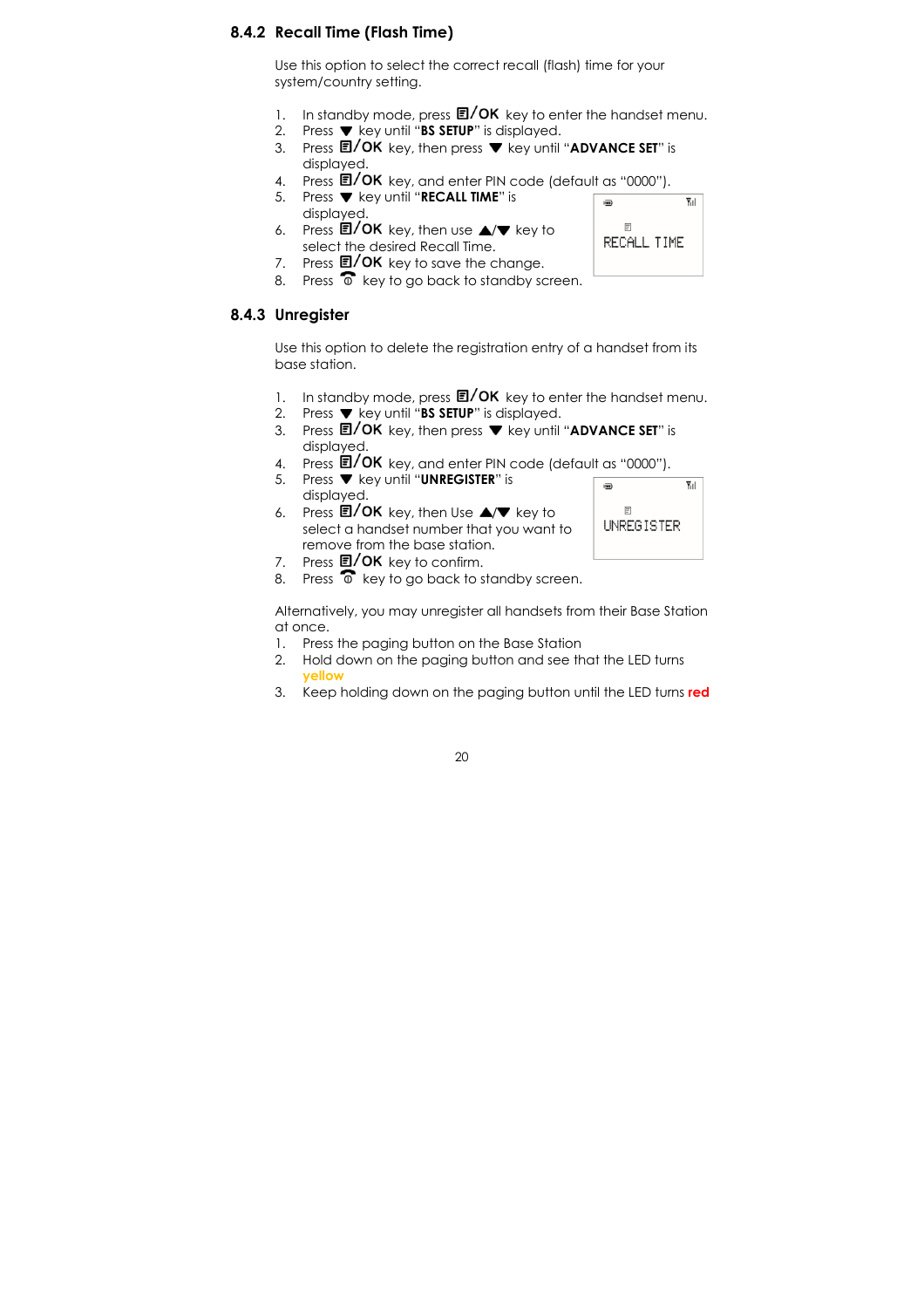### 8.4.4 New PIN

Use this option to modify the PIN code.

- 1. In standby mode, press  $\Box /OK$  key to enter the handset menu.
- 2. Press  $\blacktriangledown$  key until "BS SETUP" is displayed.
- 3. Press  $\blacksquare / OK$  key, then press  $\blacktriangledown$  key until "ADVANCE SET" is displayed.
- 4. Press **E/OK** key, and enter PIN code (default as "0000").
- 5. Press  $\blacktriangledown$  key until "NEW PIN" is displayed.  $\overline{m}$
- 6. Press **国/ OK** key, then enter the new PIN.
- 
- 7. Press  $\Box / OK$  key to confirm.<br>8. Press  $\widehat{\circ}$  key to go back to st Press  $\widehat{\bullet}$  key to go back to standby screen.

### 8.4.5 Default

Use this option to restore all factory default settings. \* Note: Running factory default will NOT erase the contents of the user memories (such as phonebook, redial list, call log)

- 1. In standby mode, press  $\Box/\mathrm{OK}$  key to enter the handset menu.
- 2. Press  $\blacktriangledown$  key until "BS SETUP" is displayed.
- 3. Press  $\blacksquare / OK$  key, then press  $\nabla$  key until "ADVANCE SET" is displayed.
- 4. Press **E/OK** key, and enter PIN code (default as "0000").
- 5. Press  $\blacktriangledown$  key until "DEFAULT" is displayed.
- 6. Press  $\blacksquare / OK$  key to confirm.
- 7. Press  $\Box$ / OK key to re-confirm executing the factory default.

The phone will return to the previous sub-menu after a few seconds indicating that the "DEFAULT" procedure is completed.

 $\overline{Y}_{11}$  $\overline{m}$  $\mathbb{F}$ DEFAULT

Υıl

 $\mathbb{F}$ NEW PIN

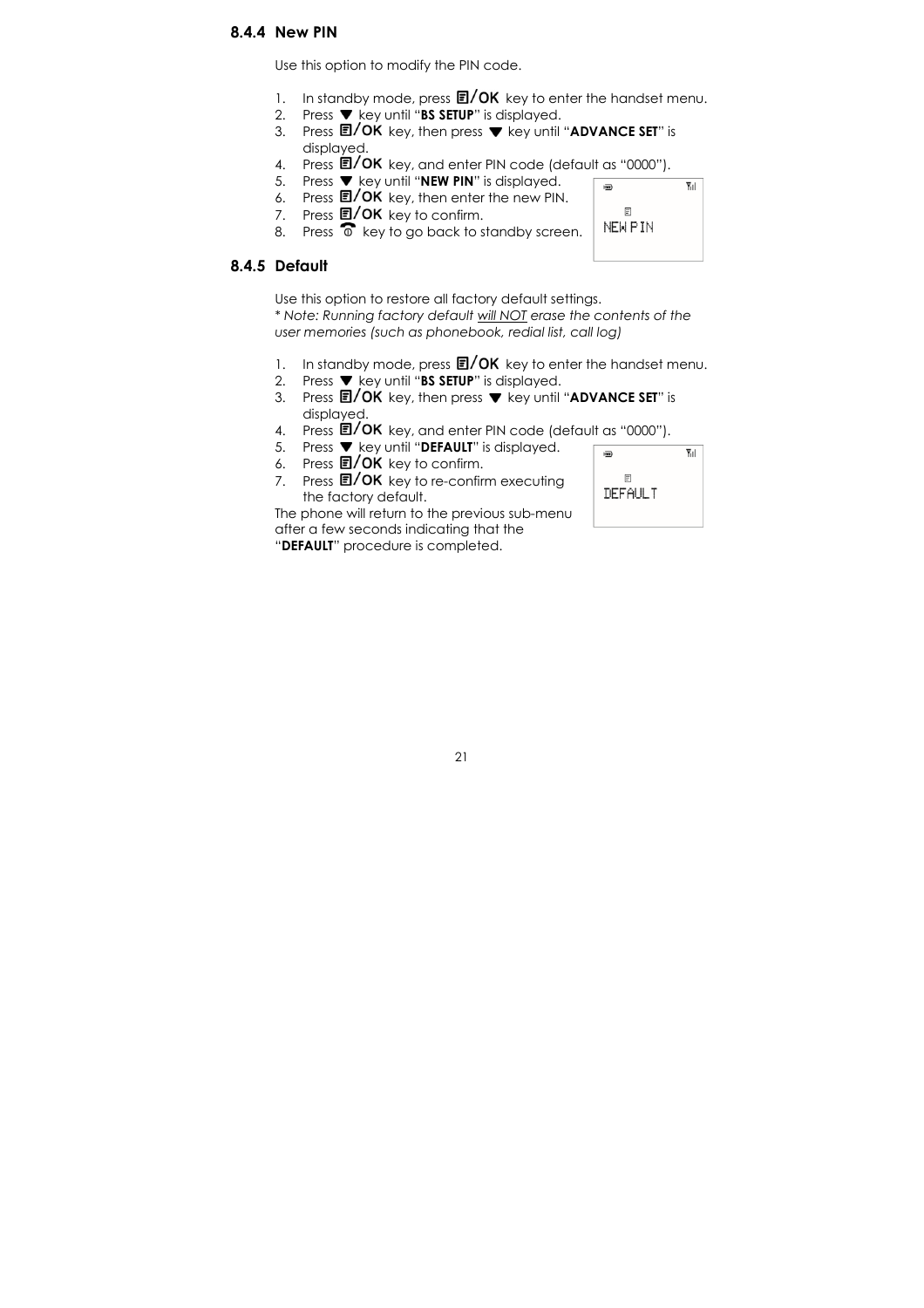#### 9. Other Features

#### 9.1 Last Number Redial

Once you have dialed calls, phone numbers are stored independently in the redial list on each handset. If a call is made when the redial list is full then the oldest entry is replaced.

When first accessed to the list, the most recent outgoing call is displayed.

- $\cdot$  Pressing  $\nabla$  KEY will move chronologically backwards through the list, i.e. from the most recent to the oldest outgoing call.
- Pressing  $\triangle$  KEY will move to the forward chronologically and from the oldest outgoing call to the most recent call in the list.
- $\cdot$  If the redial list is empty when pressing  $\bigcirc$ /C key from idle, "Empty" is displayed.

## 12345678 02/01 01:37  $\overline{\mathbf{y}}$  $\overline{m}$ **EMPTY**

國

 $\Psi$ il

#### 9.1.1 Features

The following details are available in the Redial List.

- The caller number: 20 digits
- The caller name: 12 characters

#### 9.1.2 View redial list

1. Press  $\bigcirc$  /C key from idle mode, the first entry is displayed.

If the caller name is provided, name will be displayed. Else if none are available, the caller number is displayed.



### 9.1.3 Dial from redial list

- 1. In standby mode, press  $\bigcirc$ /C key to access the Redial List.
- 2. Press  $\triangle/\blacktriangledown$  key to select the entry you want to dial.
- $\overline{\mathbf{3}}$ . Press  $\overline{\mathbf{6}}$  key, the entry number is displayed.
- 4. You can modify the entry number, press  $\bigcirc$  /C key to delete the last digit or press  $\leftarrow$  key to call this number.

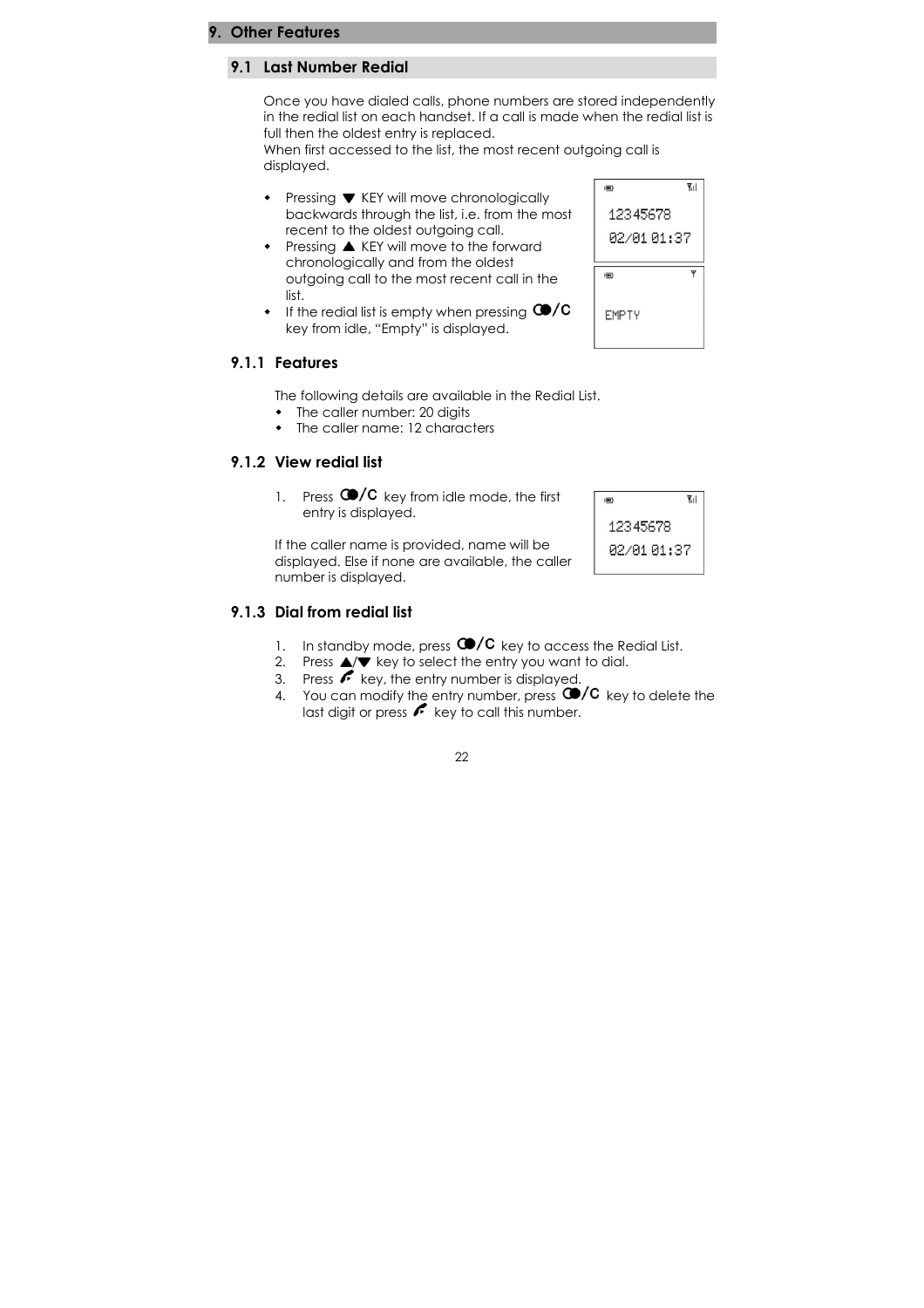### 9.2 Received and missed call lists

When a call is received, it is automatically stored in the Call List of the handset. Up to 50 entries can be stored in the Call List. If a call is received when the list is full then the oldest entry will be replaced.

All missed calls are stored in the Call List as well.

To view the Call List:

- 1. Press  $\blacktriangledown$  key from idle mode, the last call is displayed.
- 2. Pressing  $\blacktriangledown$  key will move from the most recent to next call.
- (i) If the number is already stored in the phonebook, the name from the phonebook is displayed. Press  $f$  key, the screen displays the number and you can modify the number; the second press on  $\mathcal F$  key to call this number.



- (ii) If the caller name is not provided, the caller's number is displayed. One press on  $\curvearrowleft$  key displays the number and you can modify the number; the second press on  $\mathcal F$  key to call this number.
- 3. Any press on  $\widehat{\circ}$  goes back.

If multiple CIDs are stored in the same entry (i.e. if you receive the same call twice) only one entry is stored in the call list. A screen with "Calls: 2" appears after the number. If the CID has Name and Number, there is no "Calls: 2" screen, but ":2" is added at the end of the name.

#### Note:

- 1. If the CLIP information does not contain the caller name, you will see the caller number instead.
- 2. When a CID call is missed,  $\mathbf{a}^2$  is flashing.
- 3. When a CID call is answered,  $\mathbf{I}^2$  is switched off.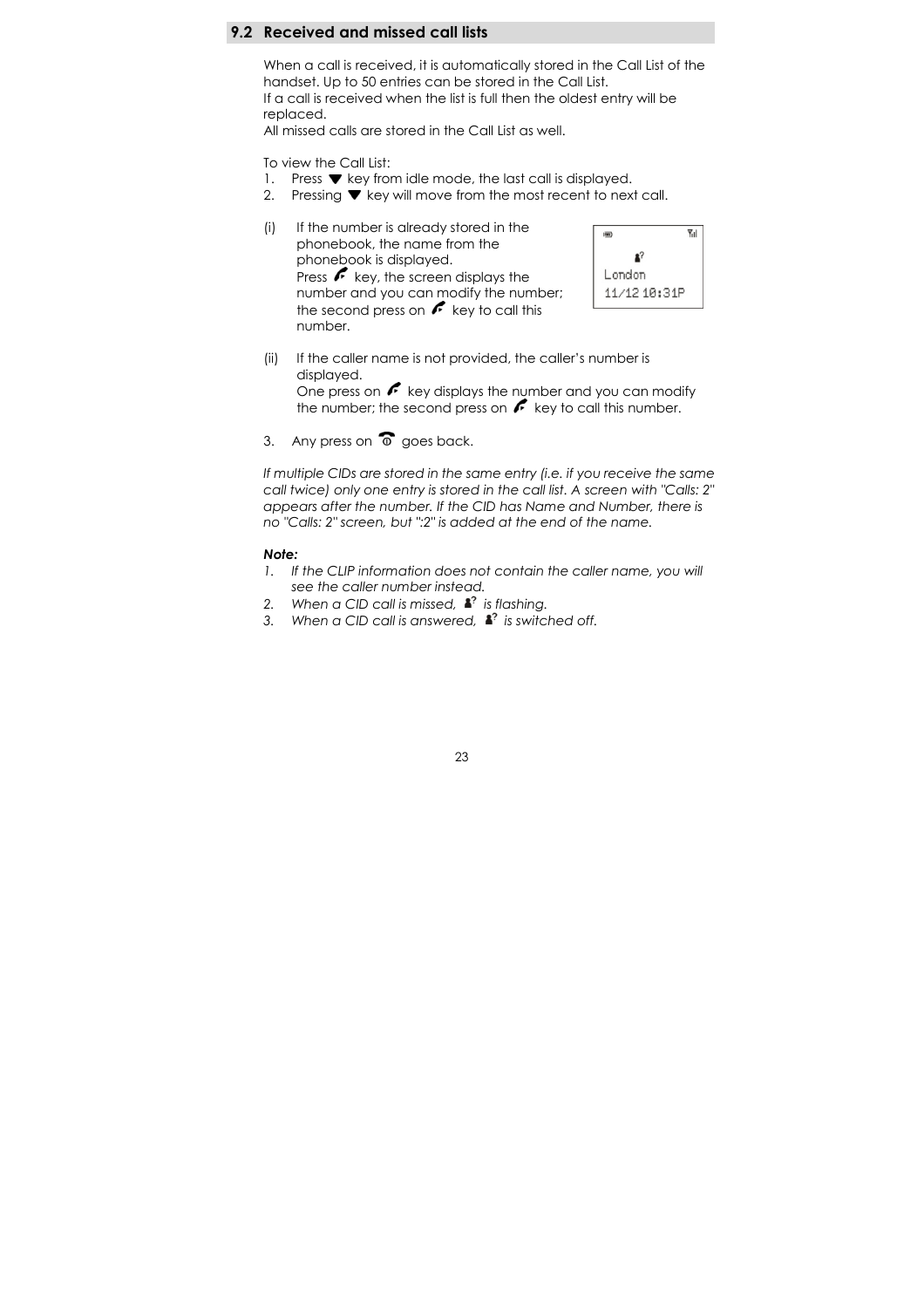### 9.2.1 Features

The following details are available in the call list.

- $\bullet$  The caller number: 24 digits
- The caller name: 12 characters
- Date and hour of the call

#### 9.2.2 Dial from calls list

- 1. In standby mode, press  $\blacktriangledown$  key to access the call list.
- 2. Press  $\triangle/\triangledown$  key to select the number you want to dial.
- 3. Press  $\curvearrowleft$  key two times to call this number.

### 9.2.3 Save an entry to the phonebook from call list

- 1. Press  $\blacktriangledown$  key from idle mode to enter call list, the caller number or name (if available) is displayed.
- 2. Press  $\triangle/\triangledown$  key until you have reached the entry you want to save.
- 3. Press  $\blacksquare / OK$  key, "SAVE NUMBER" is displayed.
- 4. Press  $\blacksquare / \mathsf{OK}$  key, you can type the name you want (up to 12 characters can be stored).
- 5. Press  $\overline{E}/OK$  key, you can edit the number.
- 6. Press  $\mathbf{E}/\mathbf{OK}$  key to save the new entry in the phonebook.
- 7. Press  $\widehat{\bullet}$  key to go back to standby screen.

#### 9.2.4 Delete an entry from the calls list

- 1. Press  $\blacktriangledown$  key from idle mode to enter call list, the caller number or name (if available) is displayed.
- 2. Press  $\triangle/\triangledown$  key until you have reached the entry you want to delete.
- 3. Press  $\mathbb{E}/\mathsf{OK}$  key, "SAVE NUMBER" is displayed.
- 4. Press  $\blacktriangledown$  key until "DELETE" is displayed.
- 5. Press **囯/ OK** key to delete the number.
- 6. Press  $\widehat{\bullet}$  key to go back to standby screen.



 $\Psi_{\text{H}}$ 

 $\overline{\mathbf{m}}$ 

 $E^2$ SAVE NUMBER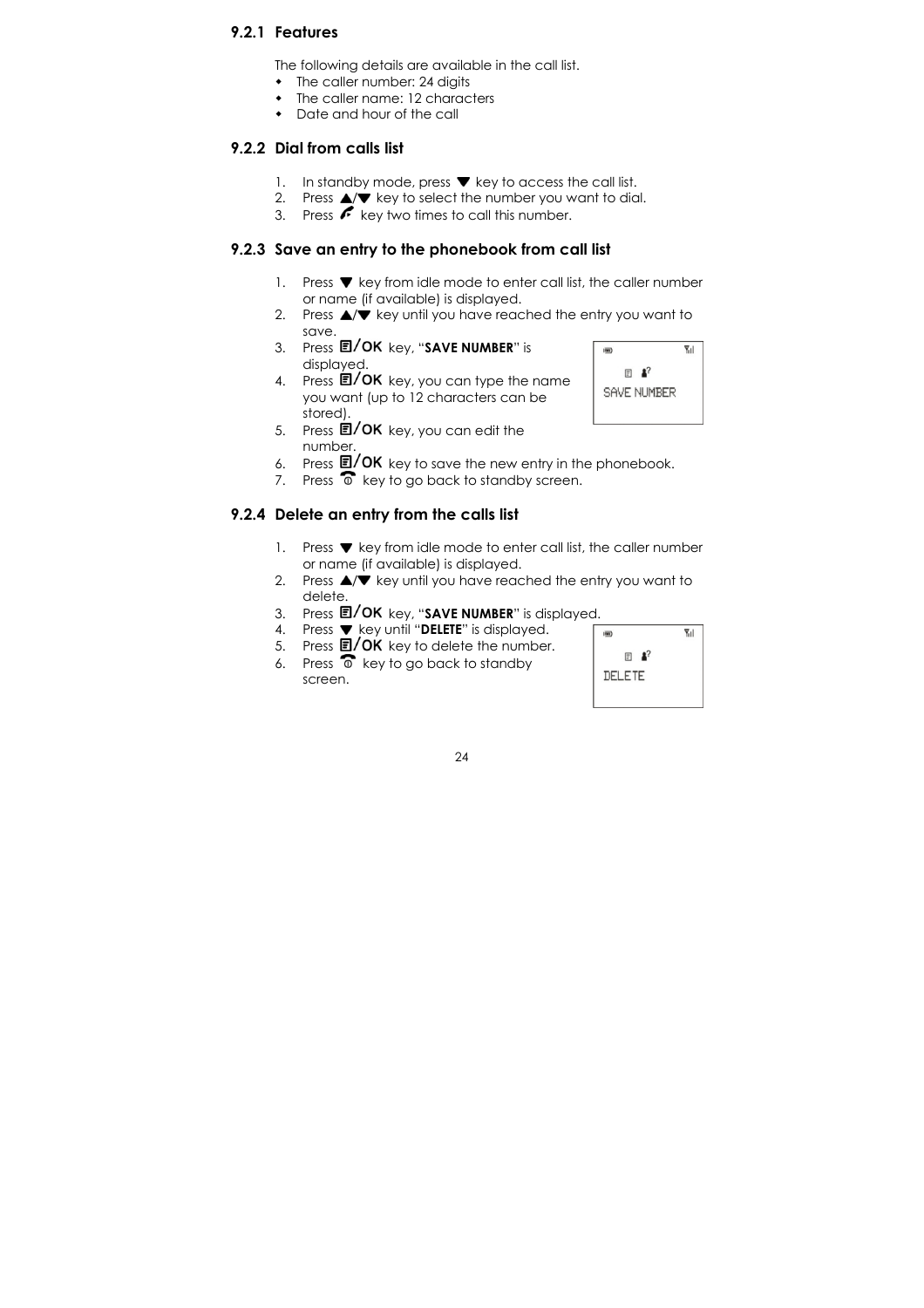### 10.Warranty

This warranty does not cover, or may be voided by the followings:

- 1. Any damage resulting from abuse or misuse (i.e. liquid spills, abuse, or customer's modification (warranty label broken) of the telephone).
- 2. Any damage caused by failure to follow operating or installation instructions provided with the telephone.
- 3. Any damage resulting from improper connection of the telephone to other equipment.
- 4. The telephone is used in a harsh or corrosive environment.
- 5. Cords, connectors and replaceable batteries.
- 6. Force majeure.
- 7. Damages in transit.
- 8. Any damage resulting from unauthorized modification or repair of the telephone.